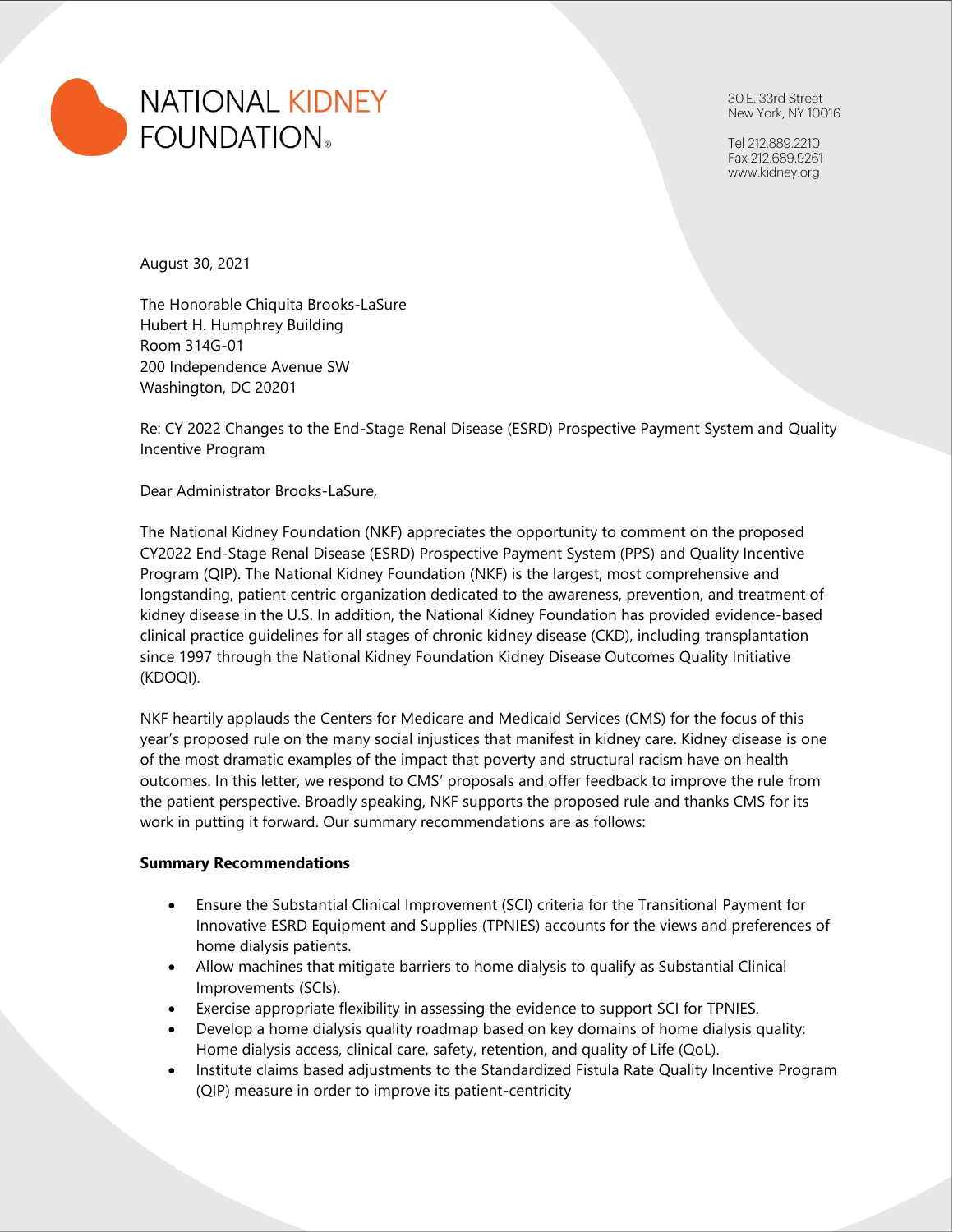

- Modify Kt/V Dialysis Adequacy Measure to allow for greater flexibility to prescribe individualized dialysis prescriptions.
- Look beyond stratification of QIP measures by race, ethnicity, and dual status to consider what CMS can do to close known health equity gaps.
- Publicly report dialysis facility staff vaccination rates rather than implement a measure for the QIP.
- Clear backlog in certifying home dialysis programs instead of providing ½ credit for nocturnal home hemodialysis in the ESRD Treatment Choices (ETC) model.
- Implement a transplant rate measure in the ETC model as soon as is feasible.
- NKF supports raising the achievement benchmarks above Comparison Geographic Areas by 10 percent every two measurement years (MYs) beginning in MY3 in the ETC model.
- NKF does not support the proposal for the ETC model to create achievement benchmarks for model participants serving a greater proportion of dual-eligibles and beneficiaries receiving the LIS.
- NKF supports the Health Equity Incentive in the ETC model.
- Waive the 20 percent coinsurance for beneficiaries receiving 1:1 KDE and KDE in groups.
- Institute an accreditation model for Kidney Disease Education (KDE) content in order to improve quality of education provided through the benefit.
- For the purposes of the ETC model and the QIP, acknowledge that the Home Dialysis Care Experience (Home-DCE) instrument or other beneficiary experience measures do not capture domains of quality of life that are vital for home patients.
- Remove the rural payment adjuster and instead combine the funds from the rural and LVPA adjusters to fund a tiered Low Volume Payment Adjustment (LVPA) that applies the most dollars to facilities that are serving a critical patient need, but also likely operating at a loss.
- Refine the case-mix adjusters used in the PPS to focus on those that are true drivers of high costs and for which data can be collected and reported on for practical purposes by the facility.
- Lower the outlier threshold percentage.

# **Proposed CY 2022 ESRD PPS Update**

# Proposed Transitional Add-On Payment Adjustment for New and Innovative Equipment and Supplies (TPNIES) for CY 2022 Payment

NKF enthusiastically supported the creation of TPNIES. We continue to hope that the payment adjustment will be successful in incentivizing innovation in dialysis equipment and supplies and home dialysis machines. **However, the program, as structured currently, is not yielding results.** It appears that the evidentiary "bar" for demonstrating TPNIES eligibility may be too high. From its inception, we have supported the substantial clinical improvement (SCI) criteria as the basis for approval. Though we acknowledge it is challenging, CMS must find a way to achieve a balance between bringing innovative dialysis technologies to patients and incentivizing innovation that is not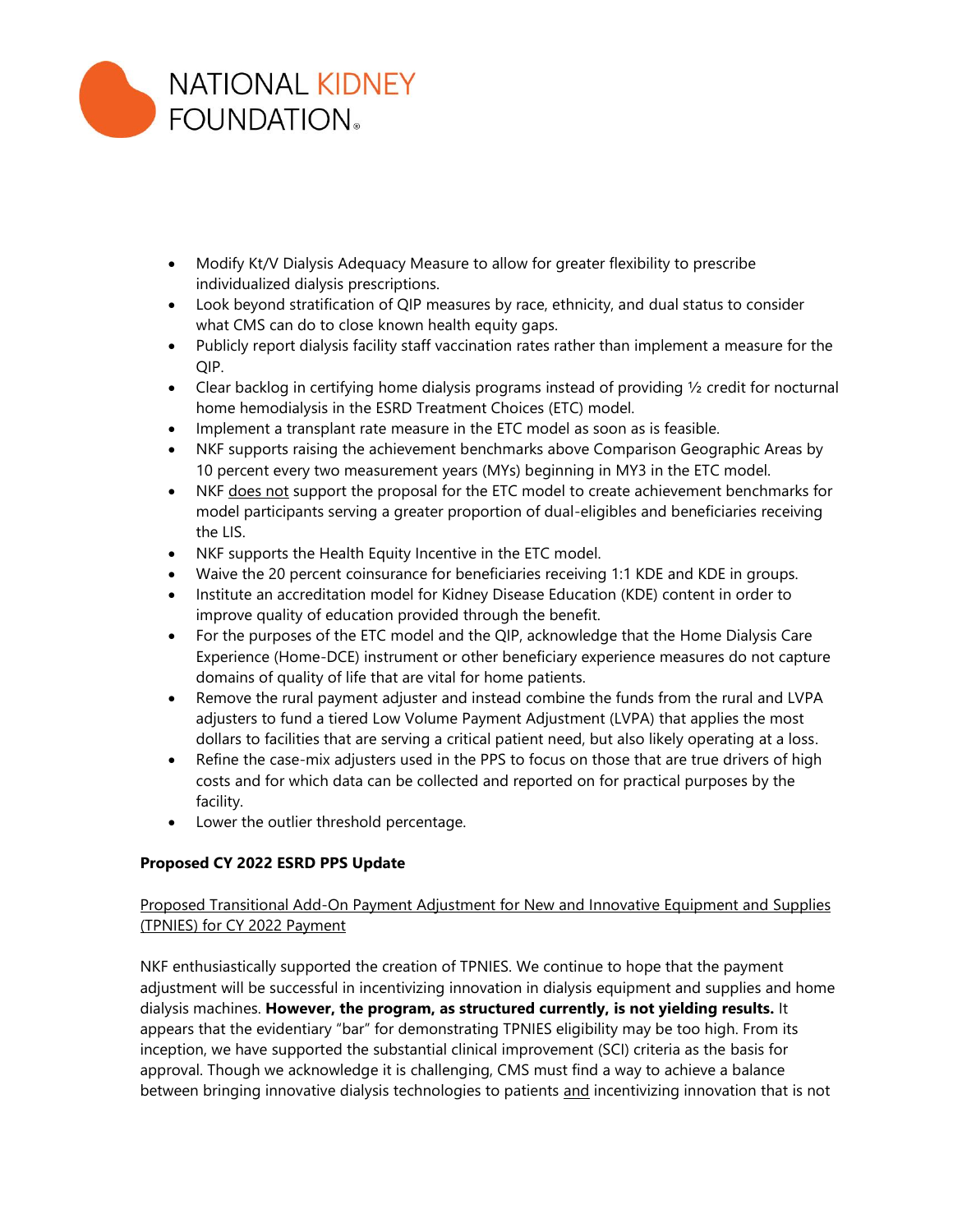

marginal, but truly meaningful to the end-user. If it appears that no technologies are able to qualify for TPNIES, that is a disincentive for innovation. Our concern lies with the evidence needed to meet the SCI criteria. In the three years from FDA approval during which a product can qualify for TPNIES, clinical trial evidence beyond what was needed for FDA clearance is an unrealistic expectation.

In an ideal world, NKF would ask CMS to prioritize innovation with robust evidence from a randomized control trial (RCT) of improved clinical outcomes. For all dialysis patients, regardless of modality or prescription, technology that could reduce hospitalizations related to cardiovascular conditions, eliminate infections, or dramatically improve Health Related Quality of Life (HRQoL) would provide enormous value to patients and payors. However, we fear this is not a reasonable expectation for every emerging dialysis technology. As a long history of incentives, quality programs, and valuebased models demonstrate, improving clinical outcomes for the medically complex, frail, and vulnerable dialysis population requires a multifactorial strategy and remains a challenge under the best of circumstances. Nevertheless, there is great value to patients in innovations that improve the ability of people to be successful on home modalities. In 2018, the NKF Kidney Disease Outcomes Quality Initiative (KDOQI) sponsored a home dialysis conference to identify barriers to starting and retaining patients on home dialysis. Several papers resulted from the conference highlighting clinical, operational, social, and policy barriers to improved access to and success with home dialysis. For the purposes of TPNIES, *Exploring Barriers and Potential Solutions in Home Dialysis: An NKF-KDOQI Conference Outcomes Report* notes that "we view technological solutions as enablers that maximize patient potential while ensuring the safety and high quality of the therapy."<sup>1</sup> Per the authors, technologies that simplify the process of home dialysis, generate smaller and quieter machines, aid with self-cannulation, provide on-demand dialysate, allow for remote adjustment of the dialysis prescription are all crucial for improving the initiation and support of home dialysis.<sup>2</sup> **Home dialysis machines that can overcome these and other barriers to home dialysis should qualify as SCIs.**

We urge CMS to keep the needs of current and potential home dialysis patients in mind as it applies the SCI criteria to a home dialysis machines under consideration. The following table summarizes common barriers to home dialysis and examples of innovations that should qualify as substantial clinical improvements.

| <b>Dialysis Modality</b> | <b>Barrier for Implementation</b>                                                 | <b>Innovation to Increase</b><br>Implementation                                         |
|--------------------------|-----------------------------------------------------------------------------------|-----------------------------------------------------------------------------------------|
| Peritoneal Dialysis (PD) | Lack of storage space for PD<br>supplies<br>Inability to lift heavy<br>boxes/bags | On-line generation of dialysate<br>which eliminates need for large<br>bags of dialysate |

<sup>2</sup> Ibid.

<sup>1</sup> https://linkinghub.elsevier.com/retrieve/pii/S0272-6386(18)31060-6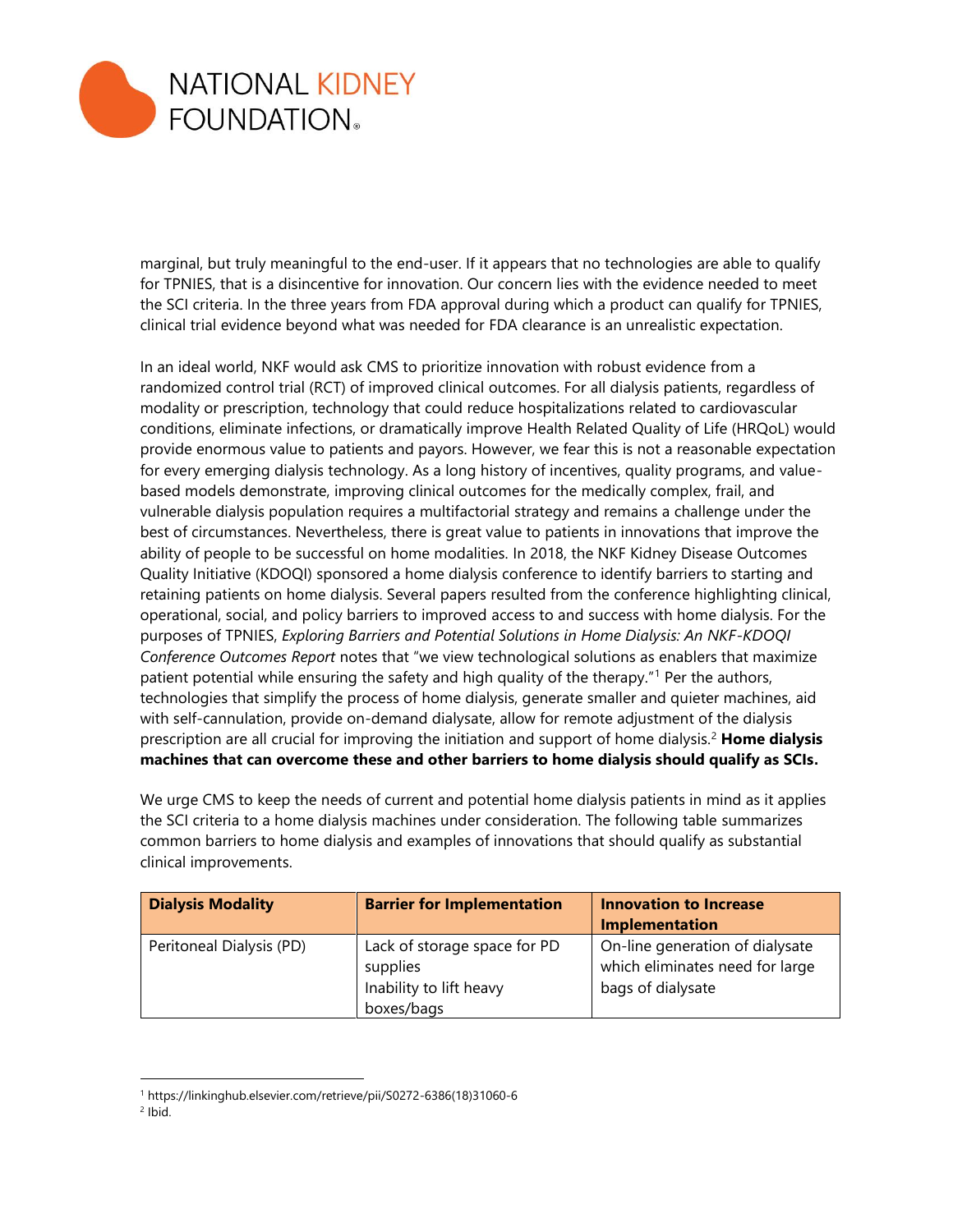

| Peritoneal Dialysis (PD) | Connection of PD catheter can | -Automating the connection        |
|--------------------------|-------------------------------|-----------------------------------|
|                          | contribute to infections      | process which reduces infection   |
|                          |                               | risk                              |
|                          |                               | -Sensors to detect early signs of |
|                          |                               | infections at connection site     |
| Home Hemodialysis (HHD)  | Fear of cannulation           | Improved mechanism of             |
|                          |                               | cannulation to decrease risk of   |
|                          |                               | needle dislodgement               |
|                          |                               |                                   |
| Home Hemodialysis (HHD)  | Burden on                     | -Simpler equipment/interface      |
|                          | patient/family/caregivers     | On-line generation of dialysate   |
|                          |                               | which eliminates need for large   |
|                          |                               | bags of dialysate                 |
|                          |                               | -Monitoring technology that       |
|                          |                               | provides assessment of            |
|                          |                               | biochemical parameters and        |
|                          |                               | volume status                     |
|                          |                               | -Automatic adjustment of          |
|                          |                               | ultrafiltration to optimize fluid |
|                          |                               | removal                           |
|                          |                               | -More options for dialyzers and   |
|                          |                               | dialysates.                       |
| Home Hemodialysis (HHS)  | Portability                   | HHD machine with a weight of      |
|                          |                               | 10-20 kg                          |

We reiterate that this evidence is not likely to come from RCTs. CMS must exercise appropriate flexibility in deliberating the kinds of evidence it will accept in assessing SCI.

NKF does not comment on any specific product seeking TPNIES, however we are responding to the questions posted by CMS in the rule:

1. NKF firmly believes that greater flexibility is of the utmost importance to home dialysis patients. In-center dialysis, performed three times a week for four hours at a time, can easily take over a patient's life, ending the patient's ability to live on his or her terms. Flexibility means that the individual has more choices about how to live with the need for dialysis. Flexibility is the core of patient-centeredness and one of the most significant reasons NKF advocates for more home dialysis. Home dialysis is time and patient-intensive and options that increase its feasibility, making it easier for dialysis patients to live the lives of their choosing is essential. As we note in the table above, innovations that increase the feasibility of home dialysis are of great value to patients. This means that, for example, smaller sized,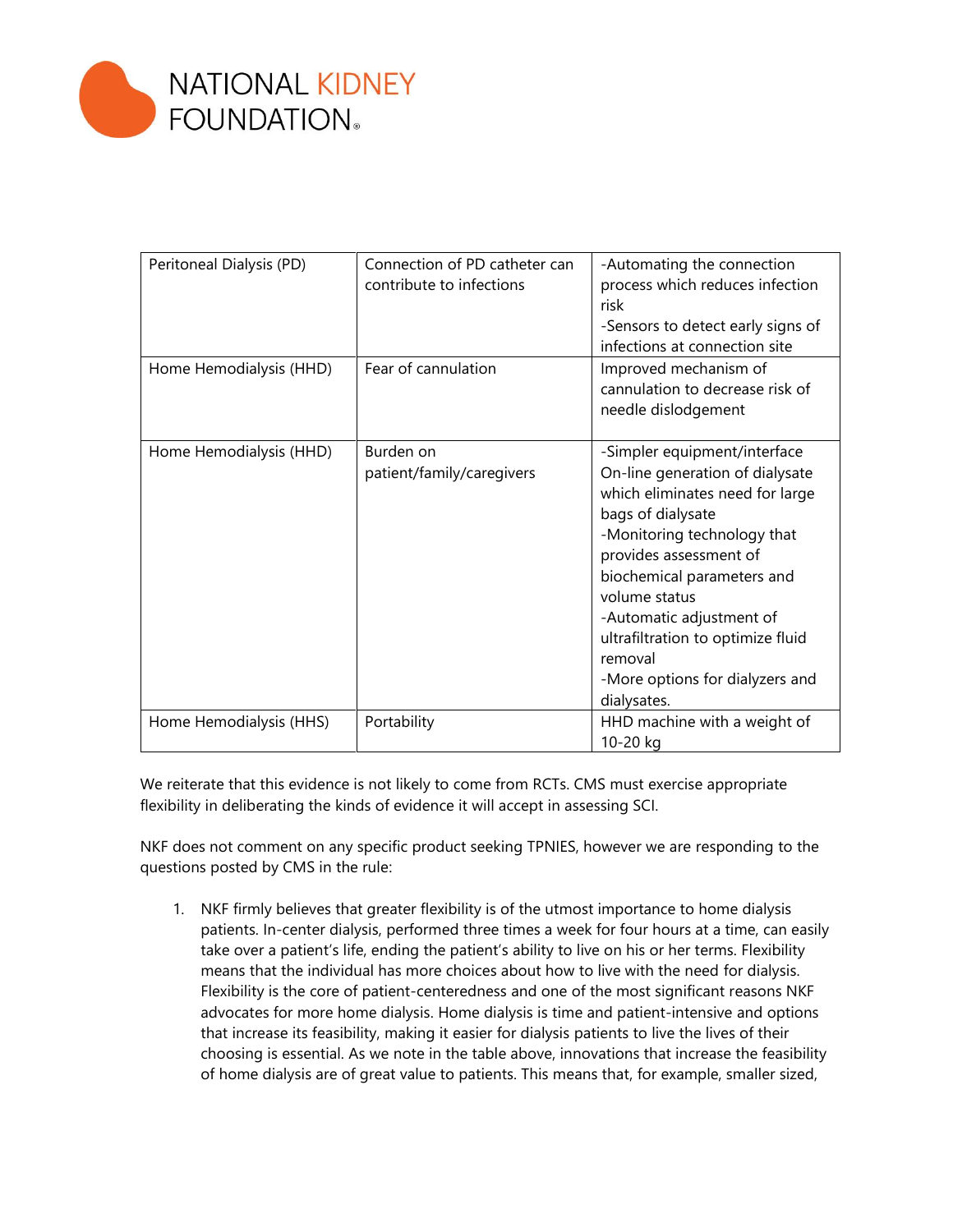

easier to use home dialysis machines can represent an improvement over existing technologies because the barriers to entry and retention on home dialysis are lower.

2. Patients express the desire for earlier detection of peritonitis and blood stream infections (BSIs), which can lead to death, hospitalizations, and/or a return to in-center dialysis. Nephrologists agreed that data from a validated, sensitive and specific diagnostic test could be acted upon sooner. Nephrologists were very interested in the possibility of detecting early signs of infection, even earlier than solid particles in dialysis effluent, however reported that they would not use the test without more peer-reviewed evidence on the technical specifications and clinical experience.

# **End-Stage Renal Disease Quality Incentive Program (ESRD QIP)**

In this proposed rule, the Centers for Medicare and Medicaid Services (CMMI) propose developing a beneficiary satisfaction with home dialysis measure for use in the ESRD Treatment Choices (ETC) model. The QIP as currently designed favors in-center dialysis, focusing on biochemical parameters that in many cases are fundamentally misaligned with the goal of home dialysis to provide individualized prescriptions that emphasize how patients feel and function and that are aligned with patients' values and goals. CMMI's effort aligns with a broader objective of NKF to guide the development of a quality program that is credible for use in a changing, home dialysis-focused policy environment. In the following section we outline our perspective on how the QIP can be expanded to better incorporate measures of home dialysis. In a larger sense, we continue to consider whether the QIP can be a successful tool to achieve high quality, equitable, person-centered dialysis care. Several recent publications highlight two possible problems with the QIP. Sheetz et al. found that penalties levelled under the QIP disproportionally impact facilities in zip codes with a higher proportion of non-White and lower income residents and further that the penalties fail to incentivize improvement regardless.<sup>3</sup> These data raised several issues. At baseline, NKF has concerns that many of the QIP measures are not sufficiently patient-centered. The Sheetz et al. data point to the need to discern what elements of care are actionable in a facility in a structurally racist and inequitable society. While we do not support suspending QIP penalties in racially segregated neighborhoods, as has been suggested, it is possible that the QIP should be redesigned with an eye towards health equity. The most significant matter is simply that the QIP appears not to be driving improvement at all.

While our community debates larger problems with the QIP, we urge CMS to expand the program to better incorporate home dialysis. Quality domains relevant to home dialysis are:

- 1. Home dialysis access
- 2. Clinical care
- 3. Safety
- 4. Retention
- 5. Quality of Life (QoL)

<sup>3</sup> https://www.acpjournals.org/doi/pdf/10.7326/M20-6662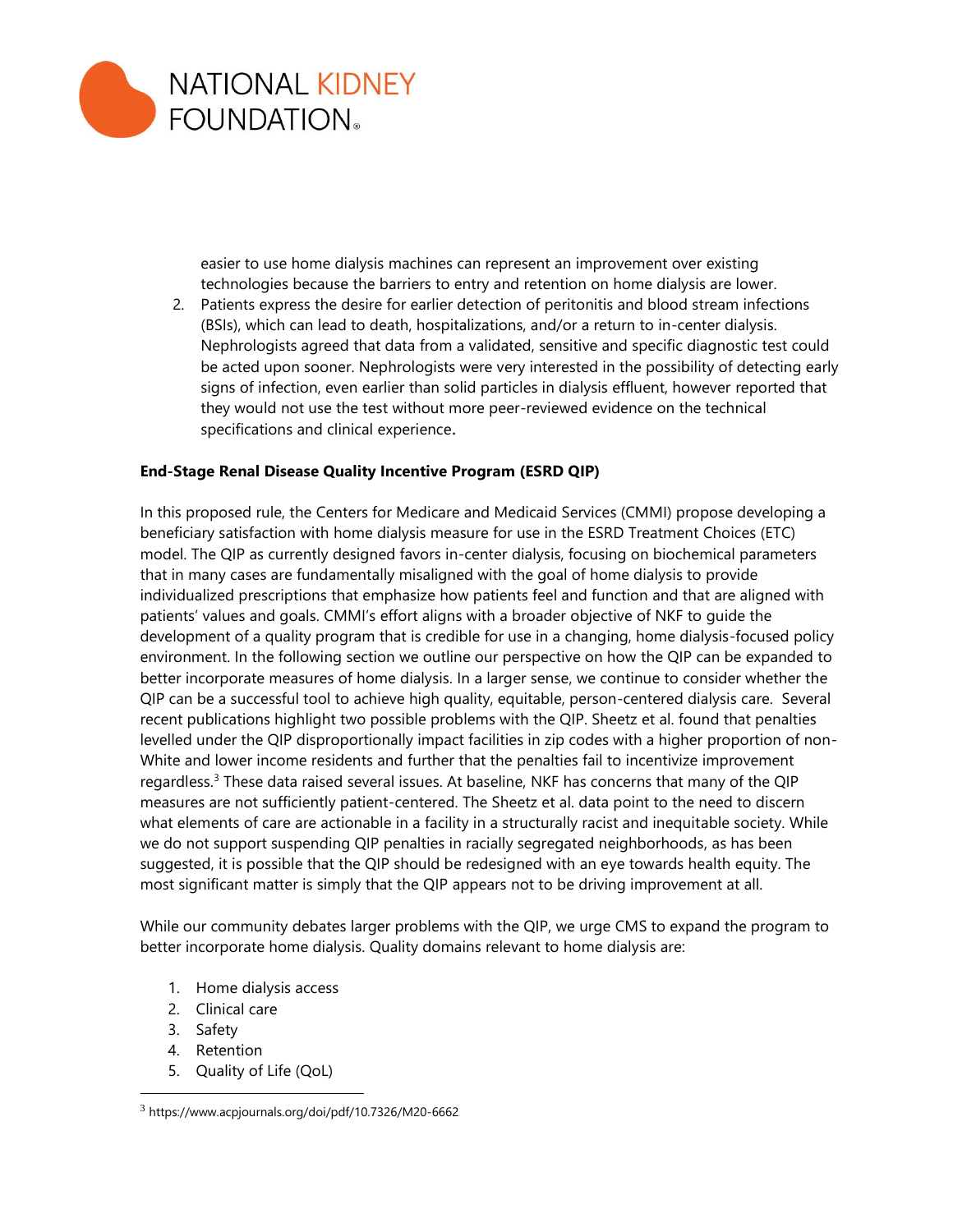

We strongly encourage CMS to develop a quality roadmap for home dialysis based on these domains. A home dialysis quality roadmap should constitute one pillar of a holistic home dialysis strategy to ensure that the Agency's efforts to encourage home dialysis (e.g., TPNIES, equity in home dialysis access, the CMMI models, the growing interest in staff assisted home dialysis, and our shared goal to ensure that patients are educated on and empowered to select home dialysis well before dialysis is ever necessary), are aligned. An aligned cross-CMS home dialysis strategy must address home dialysis education. We are unsure that home dialysis education can or should be incentivized by use of traditional process measures. However, CMS can use tools of payment, regulations, guidance, and the ESRD Networks to standardize and improve the quality of home dialysis education. Home dialysis education underpins access to home modalities and every aspect of patients' ability to be successful. The ESRD facility Conditions for Coverage require that patients be informed about all treatment modalities and settings and specify the educational domains that must be covered in home training. Nevertheless, the quality of home dialysis education and training is extremely inconsistent.<sup>4</sup>

# **Home Dialysis Access**

A home dialysis access measure for practical purposes, can be modified for use in the QIP from the ETC model. The home dialysis access domain should also include patient-reported assessments of whether the individual was given a choice of modality, meaningful education on those choices and whether they are being treated with the modality they prefer. A home dialysis access domain could also include an assessment of the percentage of eligible patients who declare a preference for home dialysis who are successfully trained in a timely manner. Backlogs in home training are themselves a barrier to access.

#### **Clinical Care**

Measures in the clinical care domain should account for residual kidney function (RKF), incentivizing nephrologists and providers to incorporate RKF into the dialysis prescription and dosing. Current practice is better in PD than in HHD, where overtreatment and loss of residual function are common. We appreciate CMS' adjustments to Kt/V for home patients and ask CMS to continue to decrease reliance on this measure for home patients in favor of a complete spectrum of lab values and assessment of how the patient feels and functions. Even with adjustment, Kt/V can still be punitive for home patients whose facilities will not exercise the flexibility they are allowed under the QIP.

Other concepts that should be captured in the clinical domain are:

- Intensive hemodialysis
- Volume status
- Blood pressure control

# **Safety**

<sup>4</sup> https://www.cms.gov/Regulations-and-Guidance/Guidance/Manuals/Downloads/som107ap\_h\_esrdpdf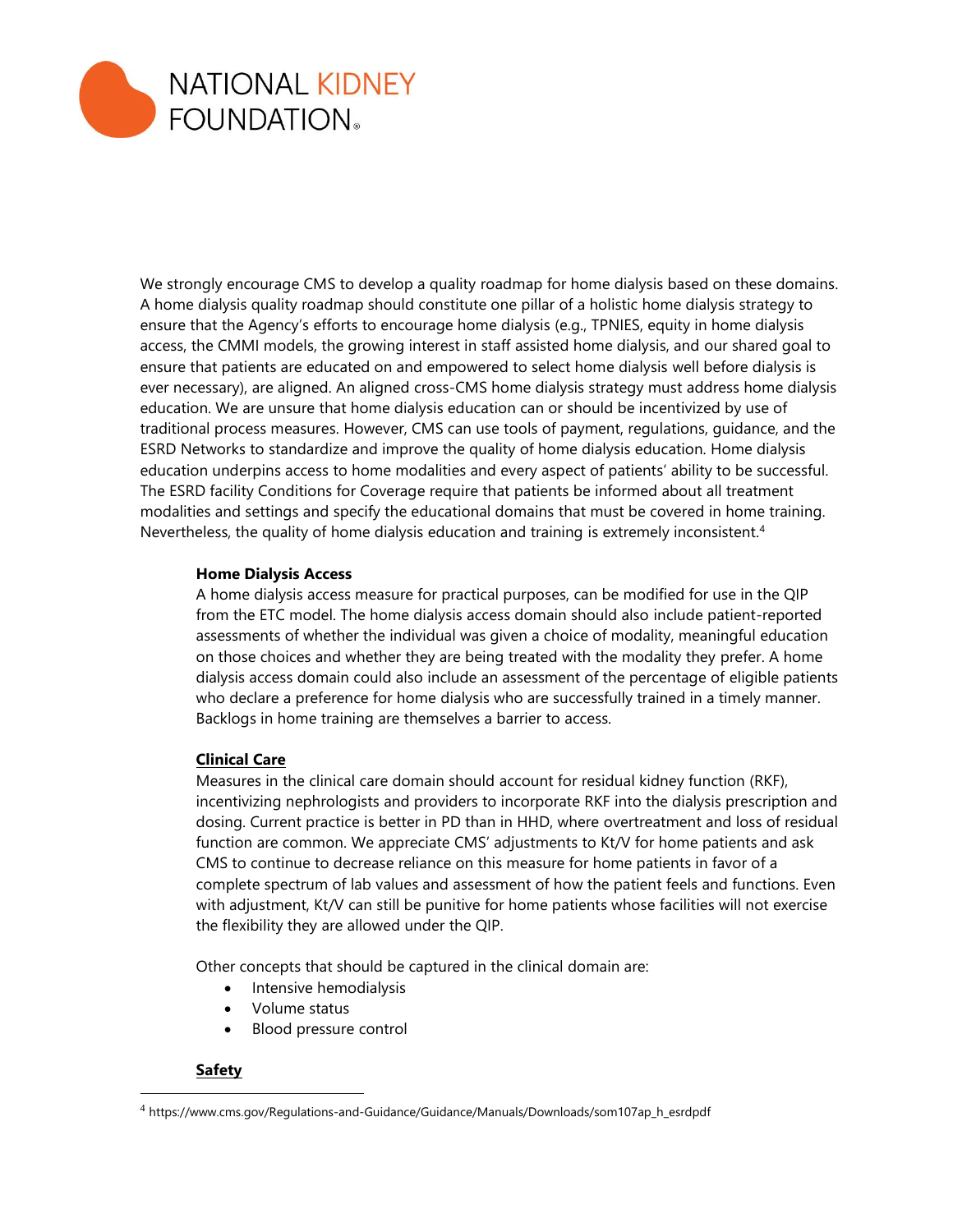

The current safety domain need only include a measure of peritonitis to evaluate safety across dialysis settings.

#### **Retention**

Measures in the retention domain will by definition get at the quality of home training, one of the most important factors in a person's ability to be successful on home dialysis. Retention measures will also elucidate the steps the facility is taking to anticipate and manage patient and care partner burnout. A measure of short-term retention on home dialysis is not useful and may be actively harmful. The goal should be to support patients through their first year on home dialysis, which can be very challenging, but after which many patients will experience substantial improvements in their quality of life.

#### **Home Satisfaction**

Our understanding is that CMS is considering a QIP A measure of home dialysis satisfaction, perhaps based on the Home Dialysis Care Experience (Home-DCE) instrument developed by the University of Washington. The Home-DCE instrument measures the patient experience of home dialysis with a focus on the processes associated with home dialysis. We are concerned that the subtle effect of such a measure would be to suggest that, while important, a facility's responsibility to home patients ends with how the facility interacts with home patients. Home-DCE does not capture outcomes and cannot be the only tool used to incentivize individualized home dialysis that is aligned with a person's goals and values and allows them to feel their best. We also note that many elements of quality dialysis care, regardless of modality, can be captured by the questions:

- 1. "Do you feel respected by your care team?
- 2. "Do you feel safe?"

The goal of an instrument like Home-DCE should be to incentivize improved communication between the home patient and the care team. If the Home-DCE instrument is adopted by CMS the QIP, we strenuously encourage CMS to avoid the pitfalls that have made it difficult for dialysis patients and providers to find ICH-CAHPS meaningful, i.e., ensure the survey is provided on a timeline that allows the facility to make improvements and for patients to see that their feedback has been taken into account, thus encouraging patients to continue to want to engage in improving their care.

# Quality of Life (QoL)

The patient-centered outcome that matters to home dialysis patients, in fact, all dialysis patients, is quality of life (QoL). Nephrologists and dialysis facilities can and should be responsible for some elements of a patient's QoL. We acknowledge that quality of life is unique to each individual, is affected by processes outside of dialysis, and does not necessarily correlate with quality of care and therefore that developing accountabilities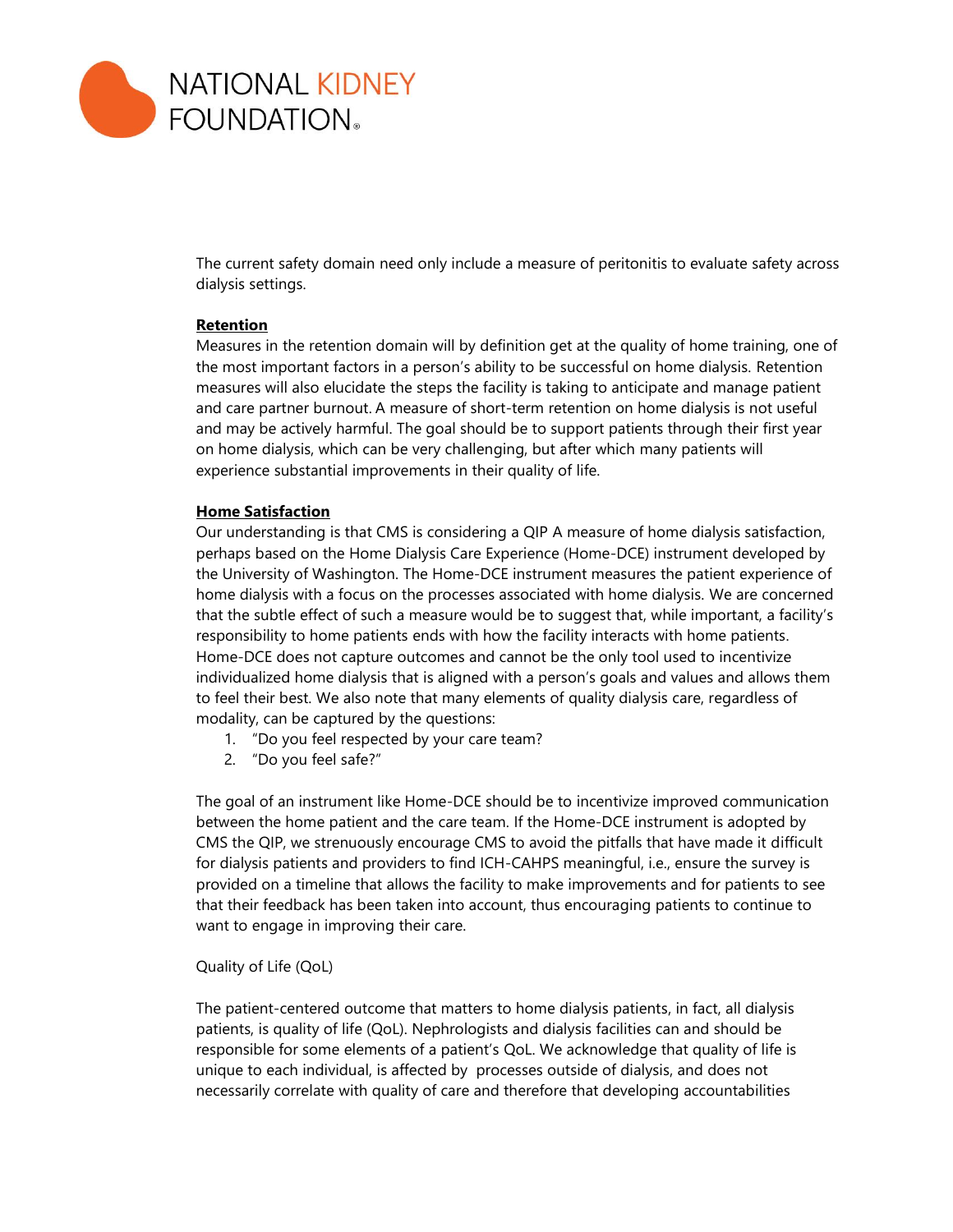

associated with QoL may be challenging. As a preliminary step, facilities could report an individual's Activities of Daily Living (ADLs), which are much more closely related to an individual's quality of life. There are also existing mechanisms that could be deployed to encourage nephrologists and providers to focus on QoL, for example better leveraging the Kidney Disease Quality of Life (KDQOL) tool that dialysis facilities must already administer to dialysis patients under the existing Conditions for Coverage, the development of the Plan of Care and the ESKD Life Plan. As a note, NKF's home dialysis legislation, the CARE for Home Dialysis Act, directs the Secretary to develop a QoL measure for dialysis patients that is agnostic to modality. A QoL measure need not be specific to home dialysis.

# **Proposed Updates to Requirements Beginning with the PY 2024 ESRD QIP**

We thank CMS for clarifying the PY 2024 and PY 2025 ESRD QIP Measure Sets. Our comments on the measures in the QIP Measure Set are as follows:

| <b>Patient &amp; Family Engagement</b> |                                        |                                                                                                                                                                                                                                                                                          |                                                                                                                                                                                                                                                                                                                                                                                                                                                                                                                                                                                                                                                                                                                                                                                  |
|----------------------------------------|----------------------------------------|------------------------------------------------------------------------------------------------------------------------------------------------------------------------------------------------------------------------------------------------------------------------------------------|----------------------------------------------------------------------------------------------------------------------------------------------------------------------------------------------------------------------------------------------------------------------------------------------------------------------------------------------------------------------------------------------------------------------------------------------------------------------------------------------------------------------------------------------------------------------------------------------------------------------------------------------------------------------------------------------------------------------------------------------------------------------------------|
|                                        | <b>NKF</b><br><b>Supports</b><br>(Y/N) | Comments                                                                                                                                                                                                                                                                                 | Recommendations                                                                                                                                                                                                                                                                                                                                                                                                                                                                                                                                                                                                                                                                                                                                                                  |
| <b>ICH CAHPS</b>                       | N                                      | The measure reflects an important<br>premise that dialysis patients, many<br>of whom spend a considerable<br>amount of time in the dialysis<br>facility, are satisfied with the<br>attention they receive from facility<br>staff and feel safe and comfortable<br>in their surroundings. | ICH CAHPS is focused on the wrong<br>concepts. The survey tool solicits<br>feedback on some important questions<br>like whether the dialysis facility staff<br>respect what the patient has to say, but<br>overall does not capture the outcome of<br>the patient's experience with the<br>nephrologist, facility, facility staff and<br>treatment, namely whether the patient<br>is satisfied with the care he or she is<br>receiving. In terms of operationalizing<br>the survey tool, the reporting measure<br>in the QIP combined with the extremely<br>low response rates on the tool render<br>ICH CAHPS purposeless.<br>NKF recommends the measure be<br>suspended until CMS can develop a<br>survey instrument that is meaningful<br>to patients, produces data that are |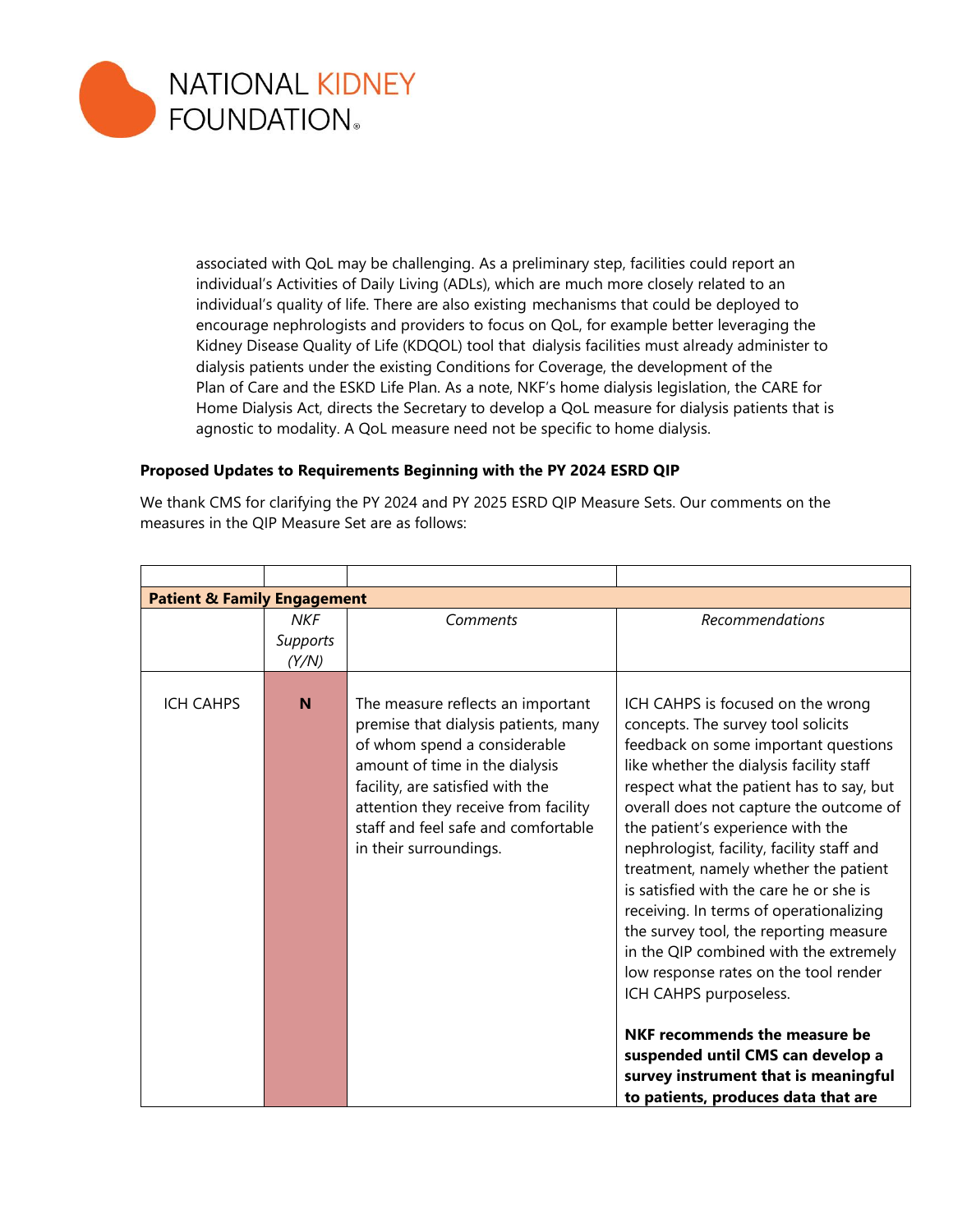

|                                            |   |                                                                                                                                                                                                                                                               | generalizable and actionable, and is<br>delivered in a manner that allows<br>facilities to process and improve<br>upon the feedback.                                                                                                                                                                                                                                                                                                                                                                                                                                                                                                                                                                                                                                                                                                                                                                                                                                                                                                                                                                                                                                                                 |
|--------------------------------------------|---|---------------------------------------------------------------------------------------------------------------------------------------------------------------------------------------------------------------------------------------------------------------|------------------------------------------------------------------------------------------------------------------------------------------------------------------------------------------------------------------------------------------------------------------------------------------------------------------------------------------------------------------------------------------------------------------------------------------------------------------------------------------------------------------------------------------------------------------------------------------------------------------------------------------------------------------------------------------------------------------------------------------------------------------------------------------------------------------------------------------------------------------------------------------------------------------------------------------------------------------------------------------------------------------------------------------------------------------------------------------------------------------------------------------------------------------------------------------------------|
| <b>Care Coordination</b>                   |   |                                                                                                                                                                                                                                                               |                                                                                                                                                                                                                                                                                                                                                                                                                                                                                                                                                                                                                                                                                                                                                                                                                                                                                                                                                                                                                                                                                                                                                                                                      |
| Standardized<br>Readmission<br>Ratio (SRR) | Y | The SRR measure must strike the<br>appropriate balance between<br>ensuring that dialysis facilities meet<br>their responsibility to reduce 30-day<br>dialysis related readmissions and<br>not creating a barrier to patient<br>access to care when necessary. | Even the highest quality dialysis facilities<br>struggle with their obligation to reduce<br>readmissions, in part because hospitals<br>do not always meet their obligations in<br>the shared accountability to elimination<br>unnecessary utilization. For example,<br>hospitals may discharge the patient<br>before the reason for the admission has<br>been resolved, all but resulting in a<br>readmission. Facilities also report<br>challenges in accessing hospital<br>discharge data on medication changes<br>and plans of care post-discharge.<br>Though we understand that these<br>transitions of care are challenging for<br>both dialysis facilities and hospitals,<br>both entities must recognize their<br>responsibility to collaborate. NKF will<br>follow up on this point with the Division<br>of Acute Care at CMS.<br>In order for the SRR measure to be<br>actionable by facilities, NKF<br>recommends that CMS require<br>hospitals to share discharge<br>information directly with dialysis<br>facilities and stratify the measure for<br>causes of readmission for which it is<br>reasonable to hold the dialysis facility<br>accountable.<br>We additionally recommend that |
|                                            |   |                                                                                                                                                                                                                                                               | <b>CMS</b> evaluate the growing role of                                                                                                                                                                                                                                                                                                                                                                                                                                                                                                                                                                                                                                                                                                                                                                                                                                                                                                                                                                                                                                                                                                                                                              |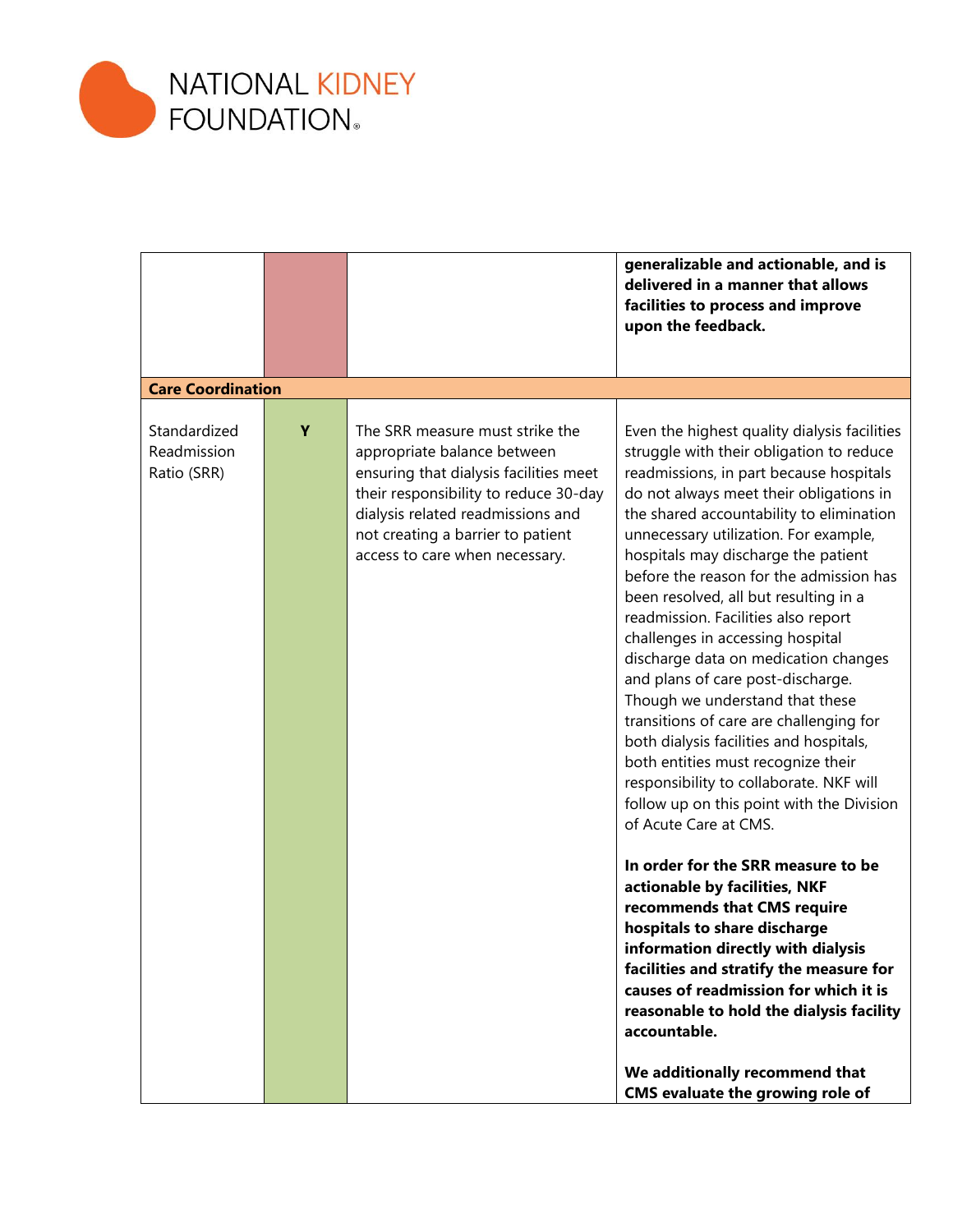

|                                                                |   |                                                                                                                                                                                                                                                                                                                                                                                                                                                                                                                                                                                                                                                                                                                                                                                                  | outpatient observation stays during<br>the 30-day follow up period for<br>readmission                                                                                                                                                                                                                                                                                                                                                                                                                                                                                                                                                                                                                                                                                                                                                                                      |
|----------------------------------------------------------------|---|--------------------------------------------------------------------------------------------------------------------------------------------------------------------------------------------------------------------------------------------------------------------------------------------------------------------------------------------------------------------------------------------------------------------------------------------------------------------------------------------------------------------------------------------------------------------------------------------------------------------------------------------------------------------------------------------------------------------------------------------------------------------------------------------------|----------------------------------------------------------------------------------------------------------------------------------------------------------------------------------------------------------------------------------------------------------------------------------------------------------------------------------------------------------------------------------------------------------------------------------------------------------------------------------------------------------------------------------------------------------------------------------------------------------------------------------------------------------------------------------------------------------------------------------------------------------------------------------------------------------------------------------------------------------------------------|
| Standardized<br>Hospitalization<br>Ratio (SHR)                 | Y | NKF supports the SHR measure. We<br>agree that a measure that holds<br>dialysis facilities accountable for<br>preventing hospitalizations is<br>appropriate.                                                                                                                                                                                                                                                                                                                                                                                                                                                                                                                                                                                                                                     | <b>NKF recommends that the measure</b><br>should be stratified for causes that<br>are actionable by the nephrology<br>care team. As a tradeoff for giving the<br>dialysis facility more latitude in its<br>responsibility for all hospitalizations,<br>CMS could initiate a discussion of which<br>causes of hospitalizations may be<br>actionable by the facility in the first 90<br>days of dialysis, a period where patients<br>are especially vulnerable and at high<br>risk for poor outcomes.                                                                                                                                                                                                                                                                                                                                                                        |
| Percentage of<br>Prevalent<br>Patients<br>Waitlisted<br>(PPPW) | Υ | It is far too common for patients<br>who are interested in a kidney<br>transplant to fall through the gaps<br>across silos of care. Every provider<br>involved in the care of patients with<br>ESKD is obligated to work towards<br>providing patients with the highest<br>quality of care, which for many<br>patients is a kidney transplant. The<br>PPPW measure is a step in the right<br>direction, acknowledging the<br>responsibility of the dialysis facility<br>in providing patients with access to<br>transplant.<br>Dialysis facilities, nephrologists, and<br>transplant facility staff share the<br>responsibility of ensuring patients<br>are waitlisted and maintain their<br>health for transplant. We<br>acknowledge the view of dialysis<br>facilities that they should not be | In the future, we suggest that the<br>PPPW measure might also be applied<br>to a nephrologist participating in the<br><b>Merit Based Incentive Payment</b><br>System (MIPS) or in other physician-<br>level quality programs. The<br>nephrologist shares accountability for<br>managing ESRD patients and<br>coordinating care and has a leading role<br>in evaluating patients for referral to a<br>transplant center and assisting patients<br>in getting on the waitlist. We do note,<br>however, that exclusions would need to<br>account for circumstances affecting a<br>patient's ability to be waitlisted that are<br>beyond the nephrologist's control.<br>NKF does acknowledge that rural<br>dialysis facilities tend to fare poorly on<br>the measure. Dialysis patients in rural<br>areas deserve the same access to<br>transplantation as any other patients, |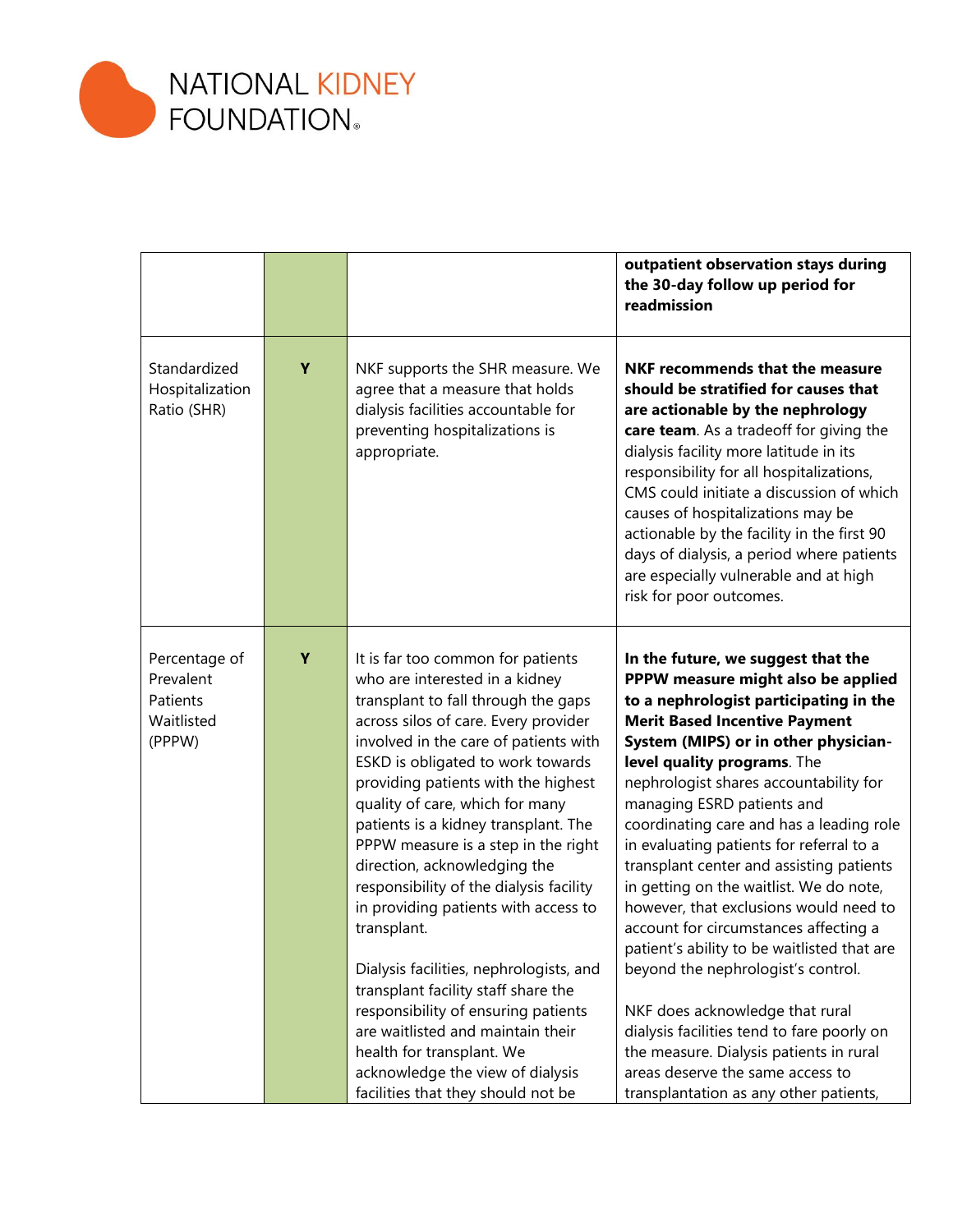

|                                                      |   | held accountable for waitlisting<br>patients when transplant centers are<br>the final decision-maker regarding<br>whether a patient is waitlisted. The<br>solution to this is not to standardize<br>waitlist criteria, as is often<br>suggested, but rather to make sure<br>dialysis facilities and patients have<br>visibility into the waitlist criteria at<br>their local transplant centers. Many<br>transplant centers have guidelines in<br>place that obligate them to provide<br>their waitlist criteria to a dialysis<br>facility that requests it.<br>NKF is eager to see the ETC model<br>implemented. Doing so will allow us<br>to learn how nephrologists and<br>dialysis facilities collaborate when<br>both are held accountable for the<br>outcome of transplantation. This<br>information will help our community<br>develop better quality measures that<br>incentivize access to transplant<br>across multiple care settings. | however, we understand that the<br>barriers to transplant in a rural area may<br>be greater for example, accessing the<br>needed dental assessment.<br>We recommend that CMS undertake<br>an assessment of rural versus urban<br>disparities in the measure.<br>Given the important of rural facilities for<br>patient access, a risk adjusted PPPW<br>measure could be appropriate. We also<br>understand, however, that dialysis<br>facilities and transplant centers in rural<br>areas are implementing creative<br>solutions that support coordination of<br>care such as contracting with a local<br>nephrologist to perform the transplant<br>evaluation. An evaluation of urban<br>versus rural disparities will help us<br>understand the barriers to transplant in<br>rural areas as well as possible solutions<br>to overcoming them. |
|------------------------------------------------------|---|--------------------------------------------------------------------------------------------------------------------------------------------------------------------------------------------------------------------------------------------------------------------------------------------------------------------------------------------------------------------------------------------------------------------------------------------------------------------------------------------------------------------------------------------------------------------------------------------------------------------------------------------------------------------------------------------------------------------------------------------------------------------------------------------------------------------------------------------------------------------------------------------------------------------------------------------------|-------------------------------------------------------------------------------------------------------------------------------------------------------------------------------------------------------------------------------------------------------------------------------------------------------------------------------------------------------------------------------------------------------------------------------------------------------------------------------------------------------------------------------------------------------------------------------------------------------------------------------------------------------------------------------------------------------------------------------------------------------------------------------------------------------------------------------------------------|
| Clinical<br>Depression<br>Screening and<br>Follow-Up | N | It is vitally important to improve the<br>mental health of dialysis patients.<br>Depression is the most common<br>psychiatric condition among<br>patients with ESKD and may<br>exacerbate the complications of<br>ESKD, treatment adherence,<br>hospitalizations, and mortality.                                                                                                                                                                                                                                                                                                                                                                                                                                                                                                                                                                                                                                                                 | It is imperative that CMS address the<br>high rates of depression in the dialysis<br>population, however we are unsure that<br>the reporting measure is making a<br>meaningful difference in depression<br>treatment. In theory, CMS could deploy<br>a clinical measure of depression<br>treatment, a solution that NKF has<br>supported in the past, but we have<br>come to understand that staffing<br>limitations preclude leveraging the<br>social workers to provide behavioral<br>health interventions in the facility. We<br>reiterate the importance of screening                                                                                                                                                                                                                                                                       |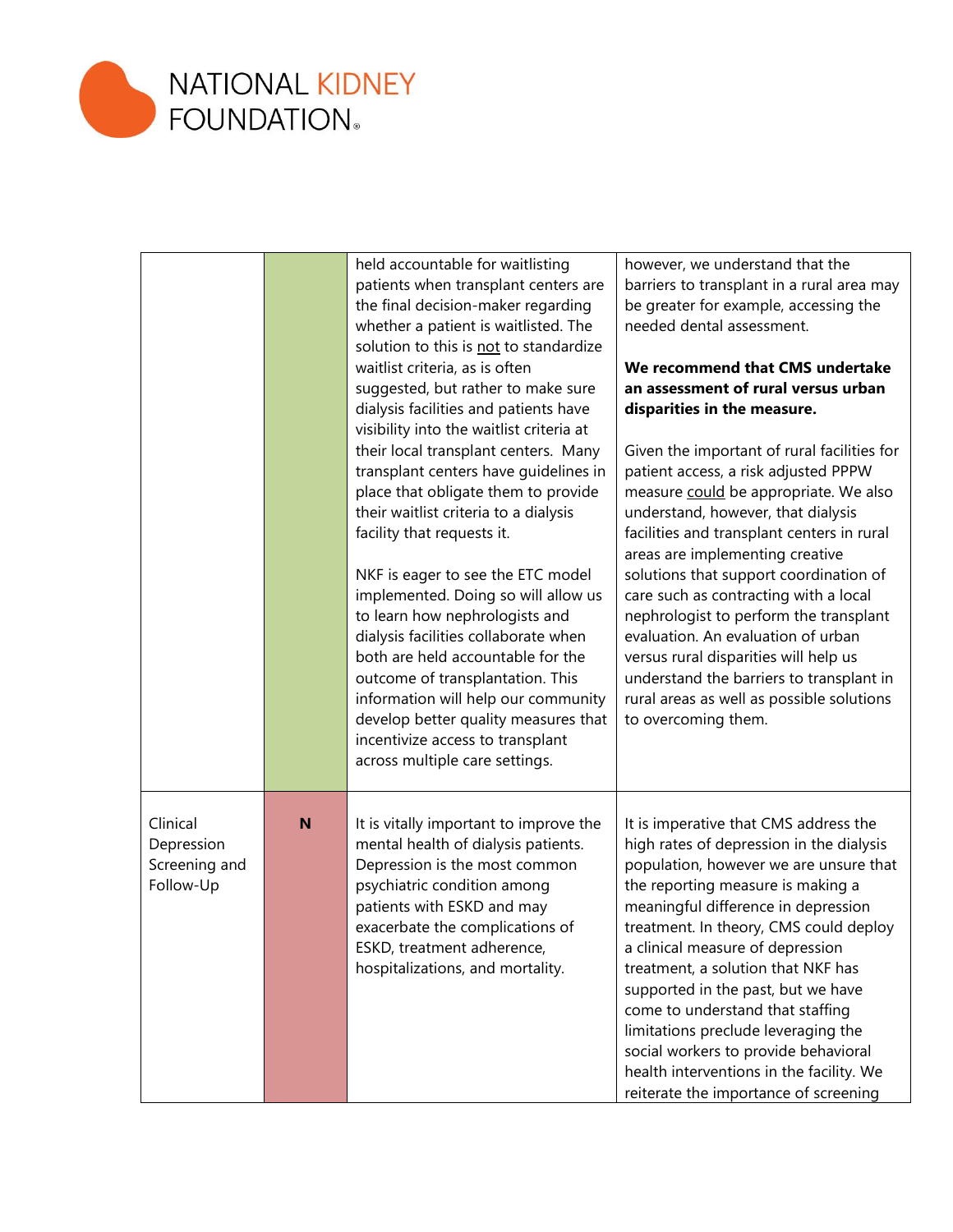

|                                             |   |                                                                                                                                                                                                                                           | and treatment of depression. We would<br>be interested in working with CMS to<br>determine how to use the levers of<br>quality, payment, transparency, and<br>regulation to ensure that facilities are<br>meeting patients' mental health needs.<br>We do not, however, believe the current<br>QIP measure is achieving this goal.                                                                                                                                                                                                                                                                                                                                                                                                                                                                                                                                                                                                                                                                                                                                                                      |
|---------------------------------------------|---|-------------------------------------------------------------------------------------------------------------------------------------------------------------------------------------------------------------------------------------------|---------------------------------------------------------------------------------------------------------------------------------------------------------------------------------------------------------------------------------------------------------------------------------------------------------------------------------------------------------------------------------------------------------------------------------------------------------------------------------------------------------------------------------------------------------------------------------------------------------------------------------------------------------------------------------------------------------------------------------------------------------------------------------------------------------------------------------------------------------------------------------------------------------------------------------------------------------------------------------------------------------------------------------------------------------------------------------------------------------|
| <b>Clinical</b>                             |   |                                                                                                                                                                                                                                           |                                                                                                                                                                                                                                                                                                                                                                                                                                                                                                                                                                                                                                                                                                                                                                                                                                                                                                                                                                                                                                                                                                         |
| Standardized<br>Transfusion<br>Ratio (STrR) | N | NKF is extremely concerned that the<br>STrT measure may be leading to the<br>undertreatment of anemia, a<br>condition that is increasing among<br>dialysis patients and that has an<br>enormous impact on a patient's<br>quality of life. | We do not believe it is appropriate to<br>use the STrR measure as a means to<br>target anemia. Avoidance of transfusion<br>is an important goal in and of itself,<br>particularly among patients waiting for<br>a kidney transplant. Even in this context,<br>aspects of transfusions are out of the<br>control of the facility. Transfusions can<br>happen incidentally when a patient is<br>hospitalized for infection. Home<br>programs tend to perform poorly on the<br>measure because infection represents a<br>larger share of morbidity with home<br>versus in-center hemodialysis, and<br>infection tends to cause ESA<br>hyporesponsiveness and depress<br>hemoglobin. This concerns us when our<br>shared aim is to encourage greater<br>uptake of home dialysis.<br>A transfusion avoidance measure does<br>not consider a patient's quality of life, or<br>the cardiovascular risks associated with<br>low hemoglobin levels.<br>We are sensitive to the fact that CMS<br>has a statutory obligation per the<br>Medicare Improvements for Patients<br>and Providers Act (MIPPA) to include |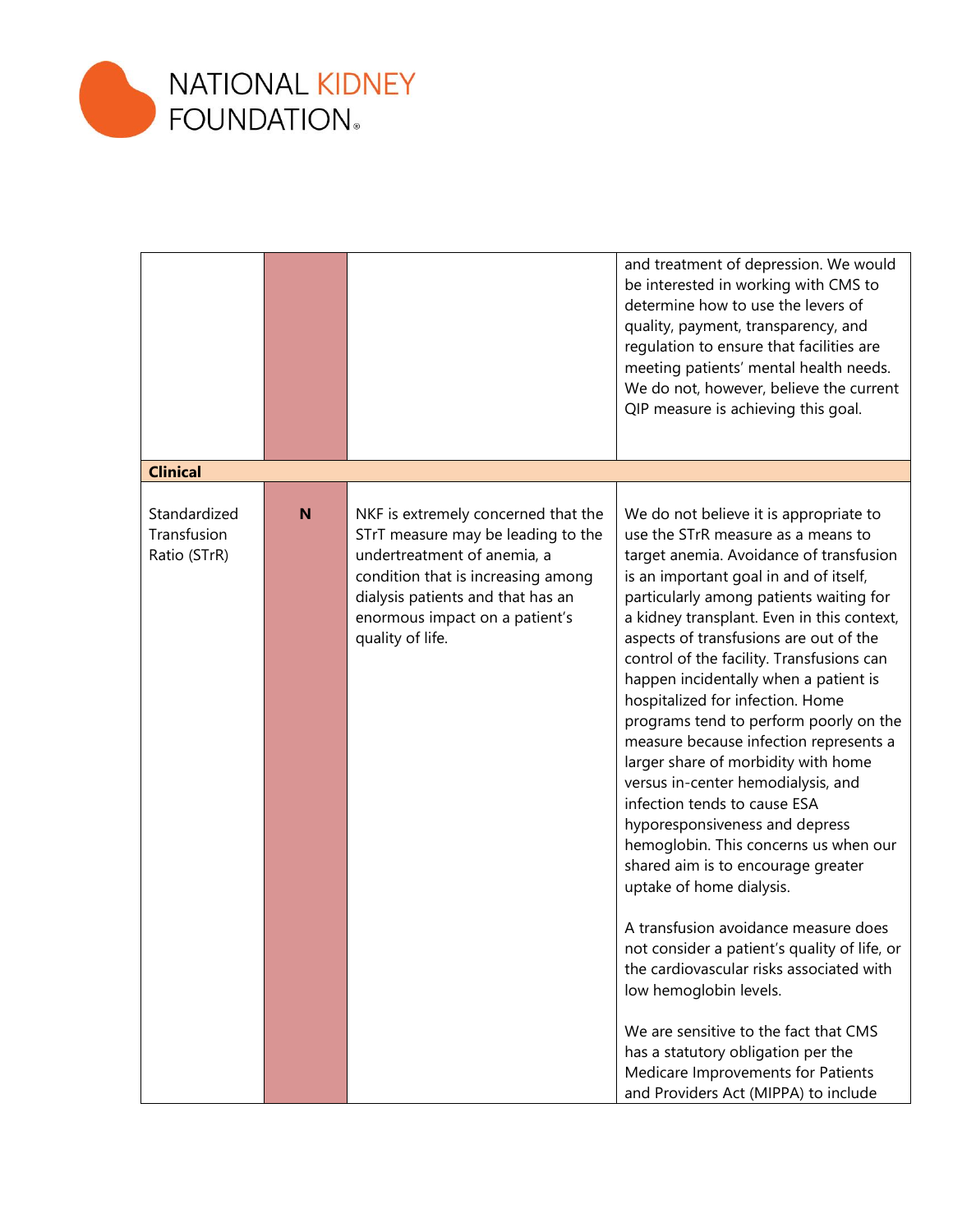

|                                            |   |                                                                                                                                                                                                                                                                                                                                                                                                                                                                                                                                                                              | measures that reflect labeling approved<br>by the Food and Drug Administration<br>(FDA) and that FDA has endorsed no<br>such hemoglobin targets due to the<br>black box warning on ESAs.<br>That being said, anemia management is<br>of the utmost importance to dialysis<br>patient quality of life. The subset of<br>patients with whom NKF speaks are<br>willing to accept the risk of death and<br>serious cardiovascular events if it means<br>that anemia is properly managed,<br>allowing them to do simple things like<br>get off the couch.<br>Accordingly, NKF supports a measure<br>in the QIP that incentivizes facilities<br>to adequately manage anemia. The<br><b>KDOQI Anemia Management</b><br>guidelines recommend a low<br>hemoglobin range of 9.0g/dL-<br>$10.0$ g/dL. $5$ |
|--------------------------------------------|---|------------------------------------------------------------------------------------------------------------------------------------------------------------------------------------------------------------------------------------------------------------------------------------------------------------------------------------------------------------------------------------------------------------------------------------------------------------------------------------------------------------------------------------------------------------------------------|------------------------------------------------------------------------------------------------------------------------------------------------------------------------------------------------------------------------------------------------------------------------------------------------------------------------------------------------------------------------------------------------------------------------------------------------------------------------------------------------------------------------------------------------------------------------------------------------------------------------------------------------------------------------------------------------------------------------------------------------------------------------------------------------|
| Kt/V Dialysis<br>Adequacy<br>Comprehensive | N | The Kt/V measure is not patient<br>centered. There is very limited<br>evidence that outcomes are<br>improved by achieving a Kt/V $\ge$ 1.2<br>for hemodialysis or $>1.7$ for<br>peritoneal dialysis. Importantly,<br>many patients and nephrologists do<br>not favor the concept of "adequacy"<br>in the form of these metrics, noting<br>that a specific adequacy target has<br>little bearing on patients' ability to<br>live safely and well and longer on<br>dialysis. In its current iteration, the<br>pooled measurement is distorted<br>and no longer aligns with the | <b>NKF recommends that CMS assess</b><br>individual adequacy measures or to<br>construct a composite measure where<br>each individual measure is evaluated<br>and then rolled up into a single score.<br>For PD patients, we recommend that<br>CMS accept Kt/V $\geq$ 1.7, or<br>alternatively Kt/V as low as 1.3 when<br>accompanied by a statement that the<br>patient has acceptable biochemical<br>parameters and no uremic symptoms<br>or if patient is deemed to have<br>significant residual kidney function.<br>With regard to hemodialysis, the strict                                                                                                                                                                                                                                |

<sup>5</sup> [https://www.ajkd.org/article/S0272-6386\(13\)00978-5/fulltext](https://www.ajkd.org/article/S0272-6386(13)00978-5/fulltext)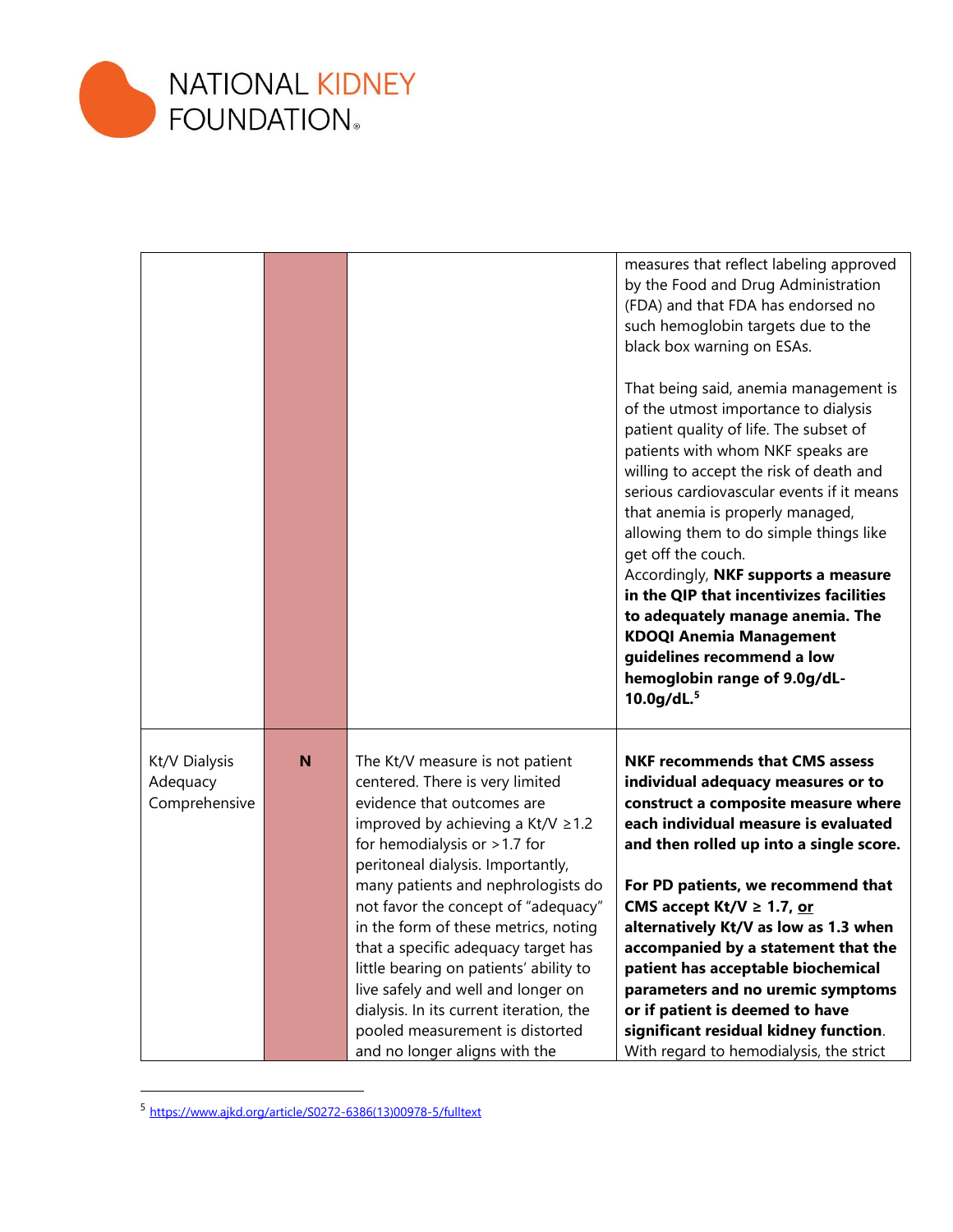

| KDOQI Guidelines, which<br>recommend separate adequacy<br>targets for hemodialysis and<br>peritoneal dialysis. <sup>6</sup> In addition, the<br>measure excludes dialysis adequacy<br>for HHD, which may be<br>inappropriate given the anticipated<br>increase in the number of patients<br>using this modality. | single target of spKt/V $\geq$ 1.2 does not<br>account for the important contribution<br>of patient's native kidneys in the form of<br>the residual renal function. The target<br>disadvantages patients who wish to<br>preserve their residual kidney function<br>longer and may lead to the acceleration<br>of the loss of residual renal function.                                                                                                                                                                                                                                                                                                                                                  |
|------------------------------------------------------------------------------------------------------------------------------------------------------------------------------------------------------------------------------------------------------------------------------------------------------------------|--------------------------------------------------------------------------------------------------------------------------------------------------------------------------------------------------------------------------------------------------------------------------------------------------------------------------------------------------------------------------------------------------------------------------------------------------------------------------------------------------------------------------------------------------------------------------------------------------------------------------------------------------------------------------------------------------------|
| In a larger sense, we are unsure<br>what the measure is intended to<br>incentivize. The percentage of<br>patients with low Kt/V is very low. In<br>addition, performance on the<br>measure can adversely impact<br>patients if they have some form of<br>residual kidney function.                               | For hemodialysis patients, a consensus<br>on targets that account for residual<br>kidney function and lead to optimal<br>outcomes has not been well defined<br>compared to PD. We recommend that<br><b>CMS establish a technical expert</b><br>panel (TEP) that includes patient<br>input to explore the current evidence<br>and make specific recommendations<br>that recognize that incident dialysis<br>patients, patients with a recently<br>failed kidney transplants, and<br>prevalent patients with significant<br>residual native renal function might<br>benefit from different spKt/V<br>corrected for residual function<br>thresholds or other appropriate<br>measure of dialysis adequacy. |
|                                                                                                                                                                                                                                                                                                                  |                                                                                                                                                                                                                                                                                                                                                                                                                                                                                                                                                                                                                                                                                                        |

<sup>&</sup>lt;sup>6</sup> http://www.kidney.org/sites/default/files/docs/12-50-0210 jag\_dcp\_guidelines-pd\_oct06\_sectionb\_ofc.pdf [https://www.ajkd.org/article/S0272-6386\(15\)01019-7/pdf](https://www.ajkd.org/article/S0272-6386(15)01019-7/pdf)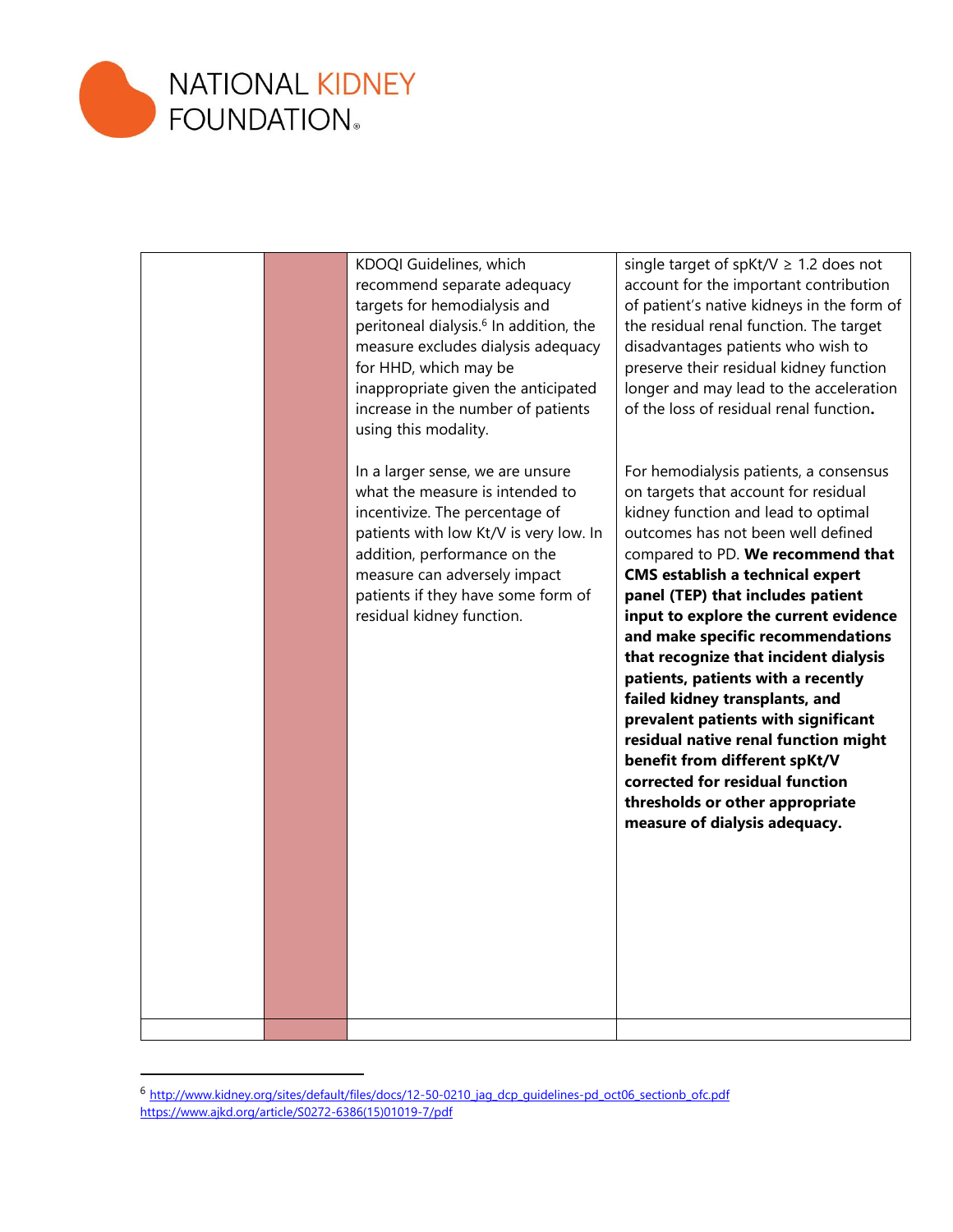

| Hemodialysis<br>Vascular<br>Access:<br>Standardized<br>Fistula Rate | N | NKF is concerned that a measure<br>based on autogenous arteriovenous<br>fistula (AVF) as the sole means of<br>vascular access is not sufficiently<br>patient-centered. There are | Given that this measure is not<br>adequately patient-centered, as well as<br>that it causes cherry picking of patients,<br>we do not see any additional value to<br>this measure beyond what is provided |
|---------------------------------------------------------------------|---|----------------------------------------------------------------------------------------------------------------------------------------------------------------------------------|----------------------------------------------------------------------------------------------------------------------------------------------------------------------------------------------------------|
|                                                                     |   | numerous reasons, some clinical and<br>some based on patient preferences,<br>that lead to patients choosing not to                                                               | by Hemodialysis Vascular Access: Long-<br><b>Term Catheter Rate</b>                                                                                                                                      |
|                                                                     |   | go through the process of<br>evaluation or maturation of an AV                                                                                                                   | Should CMS choose to retain the<br>measure, we recommend that CMS                                                                                                                                        |
|                                                                     |   | fistula. We note that further vascular                                                                                                                                           | exclude patients from the measure                                                                                                                                                                        |
|                                                                     |   | surgery may not align with patients'                                                                                                                                             | who have severe steal syndrome                                                                                                                                                                           |
|                                                                     |   | preferences for care, for example for                                                                                                                                            | affecting the partial or complete use                                                                                                                                                                    |
|                                                                     |   | patients who have been on dialysis                                                                                                                                               | of a limb, severe congestive heart                                                                                                                                                                       |
|                                                                     |   | for many years and have had<br>multiple vascular access surgeries.                                                                                                               | failure, severe psychiatric illness,<br>limited life expectancy, or other                                                                                                                                |
|                                                                     |   |                                                                                                                                                                                  | conditions in which the risk of                                                                                                                                                                          |
|                                                                     |   |                                                                                                                                                                                  | surgery to place AV access, or use of                                                                                                                                                                    |
|                                                                     |   |                                                                                                                                                                                  | AV access on dialysis, is deemed to be                                                                                                                                                                   |
|                                                                     |   |                                                                                                                                                                                  | unacceptable by their physician. It                                                                                                                                                                      |
|                                                                     |   |                                                                                                                                                                                  | would also be appropriate to exclude                                                                                                                                                                     |
|                                                                     |   |                                                                                                                                                                                  | patients who have exhausted all                                                                                                                                                                          |
|                                                                     |   |                                                                                                                                                                                  | potential sites for AVF or AVG                                                                                                                                                                           |
|                                                                     |   |                                                                                                                                                                                  | placement, or in whom there are no<br>viable vessels for AVF or AVG                                                                                                                                      |
|                                                                     |   |                                                                                                                                                                                  | placement, as patients that refuse                                                                                                                                                                       |
|                                                                     |   |                                                                                                                                                                                  | consideration of AVF or AVG                                                                                                                                                                              |
|                                                                     |   |                                                                                                                                                                                  | placement or use, despite greater                                                                                                                                                                        |
|                                                                     |   |                                                                                                                                                                                  | than two attempts at education on                                                                                                                                                                        |
|                                                                     |   |                                                                                                                                                                                  | the risks of catheters and benefits of                                                                                                                                                                   |
|                                                                     |   |                                                                                                                                                                                  | AVF or AVG by their provider,                                                                                                                                                                            |
|                                                                     |   |                                                                                                                                                                                  | patients for whom a living donor                                                                                                                                                                         |
|                                                                     |   |                                                                                                                                                                                  | transplant is imminent, patients with                                                                                                                                                                    |
|                                                                     |   |                                                                                                                                                                                  | malignancies, and patients with heart<br>disease.                                                                                                                                                        |
|                                                                     |   |                                                                                                                                                                                  |                                                                                                                                                                                                          |
|                                                                     |   |                                                                                                                                                                                  | These recommendations align with the                                                                                                                                                                     |
|                                                                     |   |                                                                                                                                                                                  | updated KDOQI Vascular Access                                                                                                                                                                            |
|                                                                     |   |                                                                                                                                                                                  | Guideline, which emphasizes that a                                                                                                                                                                       |
|                                                                     |   |                                                                                                                                                                                  | patient's access needs stem from the                                                                                                                                                                     |
|                                                                     |   |                                                                                                                                                                                  | creation of an individualized ESKD life-                                                                                                                                                                 |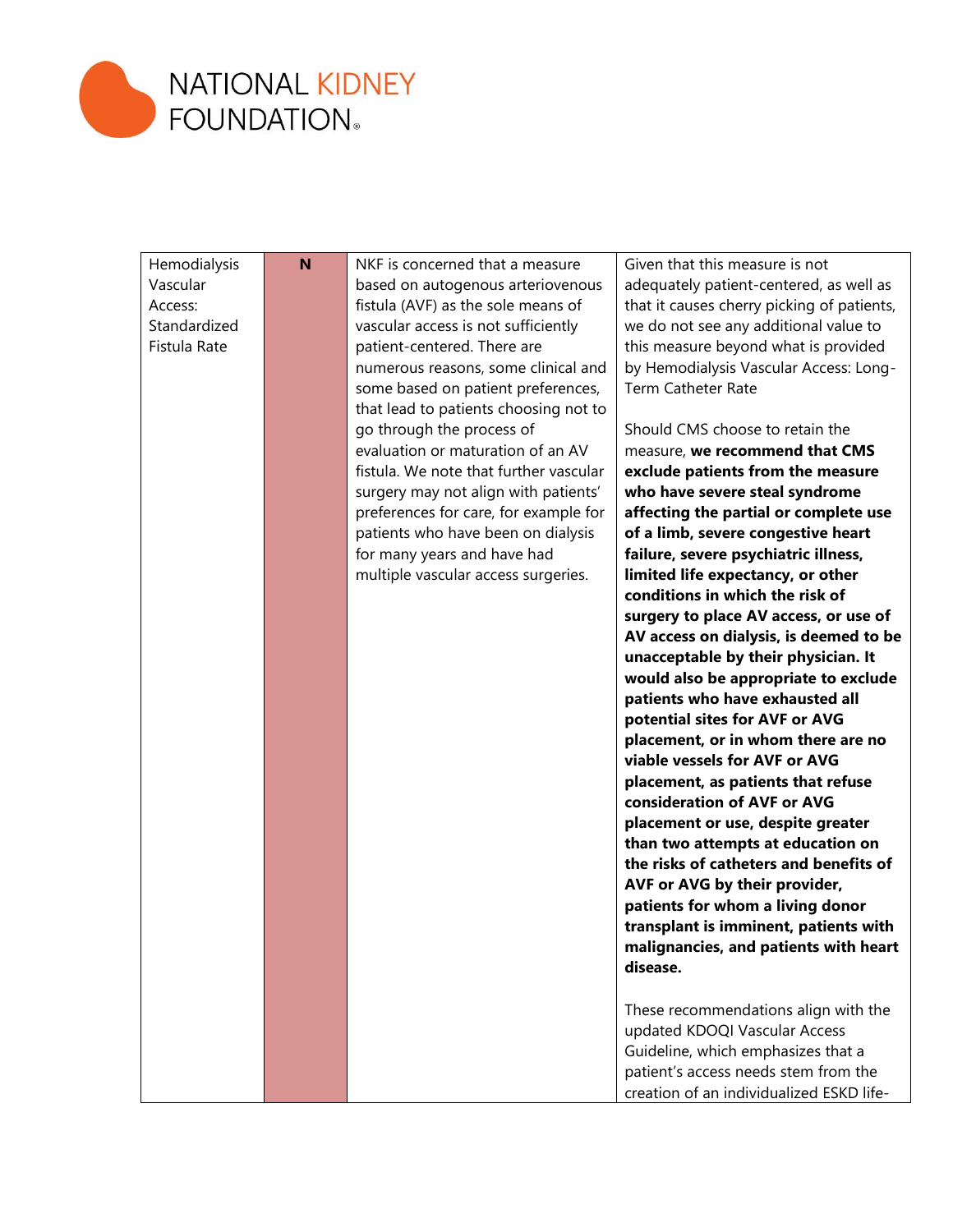

|                                                                    |   |                                                                                                                                             | plan. <sup>7</sup> Rather than a "fistula-first,<br>catheter-last" approach, the quideline<br>reflects that the "right" vascular access<br>is different for every patient. NKF would<br>welcome the opportunity to discuss<br>incorporation of the ESKD life-plan in<br>the ESRD QIP.                                                                                                                                                                                                                                                                                                                                                                        |
|--------------------------------------------------------------------|---|---------------------------------------------------------------------------------------------------------------------------------------------|--------------------------------------------------------------------------------------------------------------------------------------------------------------------------------------------------------------------------------------------------------------------------------------------------------------------------------------------------------------------------------------------------------------------------------------------------------------------------------------------------------------------------------------------------------------------------------------------------------------------------------------------------------------|
|                                                                    |   |                                                                                                                                             | The exclusions we recommend could be<br>captured by modifying CROWNWeb to<br>add checkboxes for facility reporting of<br>patients who are not suitable for AVF or<br>AVG placement, or who have declined<br>to pursue it. Successful implementation<br>of these exclusions will require CMS to<br>adjust the measure threshold, as it<br>currently allows little room to account<br>for the preferences of patients who<br>choose not to pursue an AV fistula.<br>We do believe that, in conjunction,<br>facilities should be required to continue<br>to attempt education on the risks of<br>catheters and the benefits of AVF or<br>AVG at least annually. |
| Hemodialysis<br>Vascular<br>Access: Long-<br>Term Catheter<br>Rate | Y | NKF supports the long-term<br>catheter rate measure, which<br>successfully reduces catheter rates<br>in a patient's first year on dialysis. | The long-term catheter rate measure<br>better achieves the goal of incentivizing<br>high-quality vascular access than the<br>long-term catheter rate measure and<br>the standardized fistula rate in<br>combination. The long-term catheter<br>rate measure encourages the facility to<br>pursue a permanent vascular access for<br>most patients, while allowing some<br>flexibility for patients for whom it is<br>appropriate to continue on dialysis with<br>a catheter. This approach is more                                                                                                                                                           |

<sup>7</sup> <https://www.kidney.org/professionals/guidelines/current-KDOQI-projects>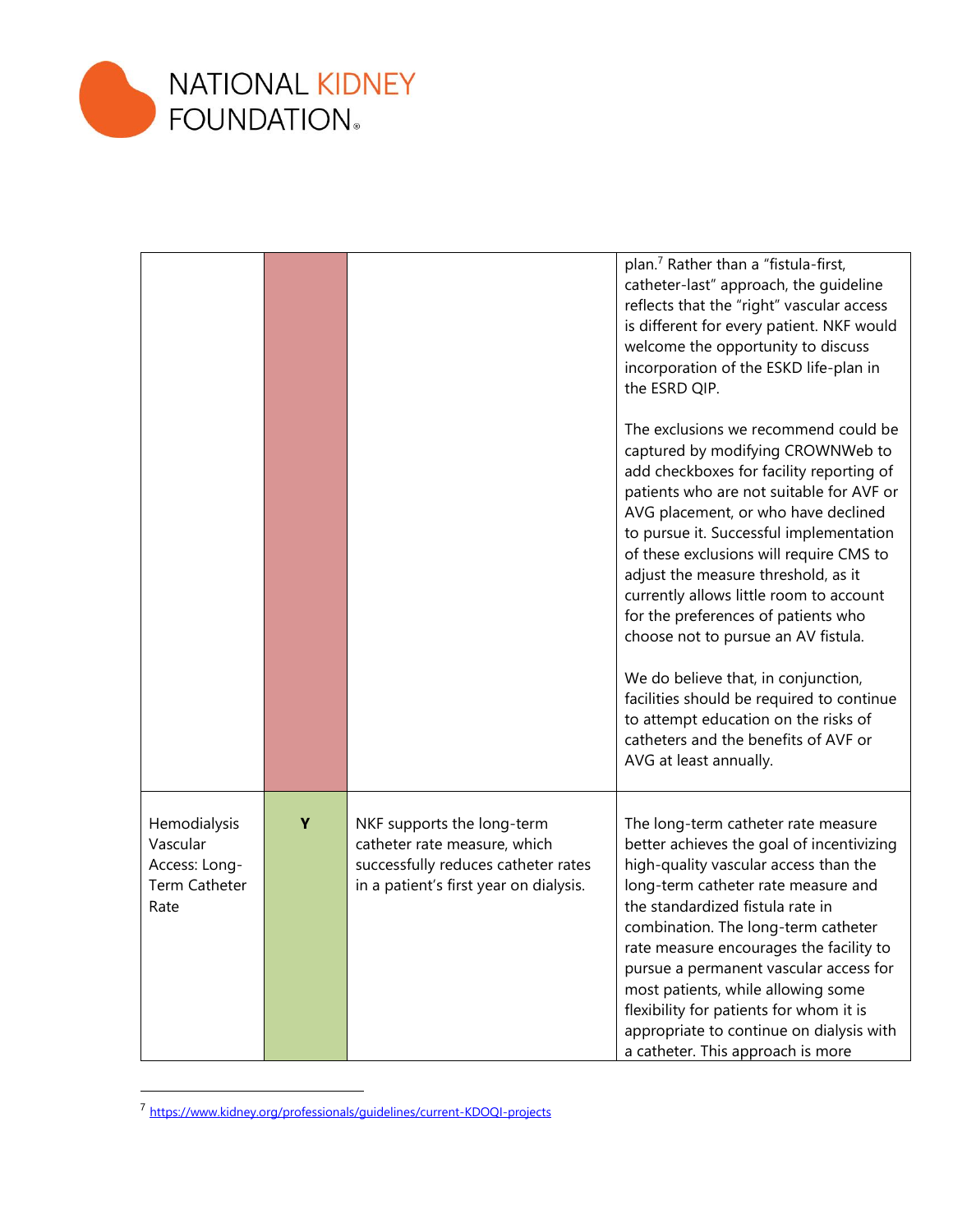

|               |   |                                                                                                   | closely aligned with updated KDOQI<br>Vascular Access Guideline, which places<br>the patient at the center of access<br>planning and decision-making.                                                                                                                                                                                                                                                                                                                                                                                                                                                                    |
|---------------|---|---------------------------------------------------------------------------------------------------|--------------------------------------------------------------------------------------------------------------------------------------------------------------------------------------------------------------------------------------------------------------------------------------------------------------------------------------------------------------------------------------------------------------------------------------------------------------------------------------------------------------------------------------------------------------------------------------------------------------------------|
|               |   |                                                                                                   | The long-term catheter rate measure is<br>an improved vascular access measure<br>but has its own limitations. A certain<br>number of patients will always have<br>catheters for patient-centered reasons.<br>We ask CMS to acknowledge this reality<br>to the extent feasible.                                                                                                                                                                                                                                                                                                                                           |
| Hypercalcemia | N | NKF does not believe the<br>hypercalcemia measure is driving<br>improvements in patient outcomes. | NKF recommends either retiring the<br>hypercalcemia measure, or, at<br>minimum, removing hypercalcemia<br>as a clinical measure and replacing it<br>as a reporting measure.                                                                                                                                                                                                                                                                                                                                                                                                                                              |
|               |   |                                                                                                   | NQF has retired the measure because it<br>is topped out and believe CMS should<br>do the same.                                                                                                                                                                                                                                                                                                                                                                                                                                                                                                                           |
|               |   |                                                                                                   | An alternative path forward would be to<br>remove hypercalcemia as a clinical<br>measure and replace it as a reporting<br>measure. We are unclear of CMS'<br>statutory obligation to include this<br>measure in the QIP, as an oral and IV<br>product will be included in the bundle<br>in 2021. If this obligation remains,<br>changing the measure to a reporting<br>measure would balance the requirement<br>to include quality measures related to<br>conditions treated with oral-only<br>medications with the need for the QIP<br>to more highly value measures that<br>drive improvements in patient<br>outcomes. |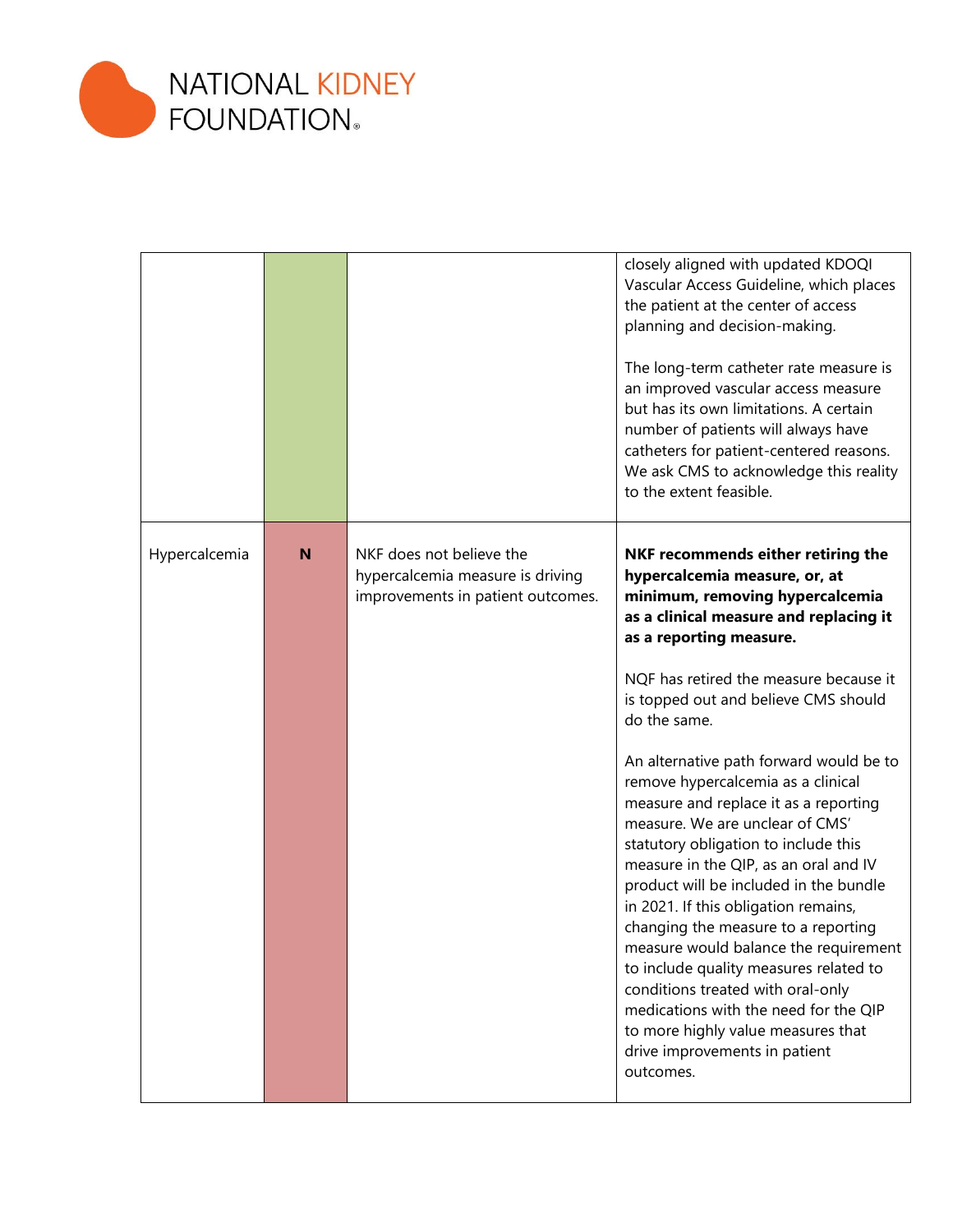

| Ultrafiltration<br>Rate                                                 | N | NKF does not support the<br>Ultrafiltration Reporting Measure.                                                                                                         | There is limited evidence for a specific<br>ultrafiltration target. The KDOQI<br>Hemodialysis Adequacy Guideline does<br>not include a target for UFR,<br>recommending instead the<br>minimization of UFR as best possible to<br>maximize hemodynamic stability and<br>tolerability of the hemodialysis<br>procedure. <sup>8</sup> We are also concerned that<br>conventional UFR targets fail to<br>incentivize the use of more frequent<br>and/or longer HD to drive UFR down.<br>Because UFR targets remain an active<br>area of debate, NKF recommends that<br>CMS suspend the measure. |
|-------------------------------------------------------------------------|---|------------------------------------------------------------------------------------------------------------------------------------------------------------------------|---------------------------------------------------------------------------------------------------------------------------------------------------------------------------------------------------------------------------------------------------------------------------------------------------------------------------------------------------------------------------------------------------------------------------------------------------------------------------------------------------------------------------------------------------------------------------------------------|
| <b>Patient Safety</b>                                                   |   |                                                                                                                                                                        |                                                                                                                                                                                                                                                                                                                                                                                                                                                                                                                                                                                             |
| <b>NHSN</b><br>Bloodstream<br>Infections in<br>Hemodialysis<br>Patients | Y | NKF supports the NHSN BSI clinical<br>measure. Decreasing BSIs among<br>dialysis patients is a critical element<br>of improving the quality and safety<br>of dialysis. | Given the importance of a BSI measure<br>in the QIP, we do not believe that<br>including a BSI reporting measure in<br>this domain is an adequate solution to<br>the problem of underreporting of BSIs<br>by hospitals to dialysis facilities.<br>We recommend that CMS institute a<br>system where hospitals are required<br>to report BSIs either to NHSN or<br>directly to dialysis facilities so that<br>they can appropriately report on the<br>measure. We further recommend the<br>measure exclude infections that are<br>unrelated to dialysis.                                     |
| <b>NHSN Dialysis</b><br>Event                                           | N | NKF does not support the inclusion<br>of a dialysis event reporting                                                                                                    | The underlying problem with the clinical<br>measure is the failure of hospitals to                                                                                                                                                                                                                                                                                                                                                                                                                                                                                                          |

<sup>8</sup> [https://www.ajkd.org/article/S0272-6386\(15\)01019-7/pdf](https://www.ajkd.org/article/S0272-6386(15)01019-7/pdf)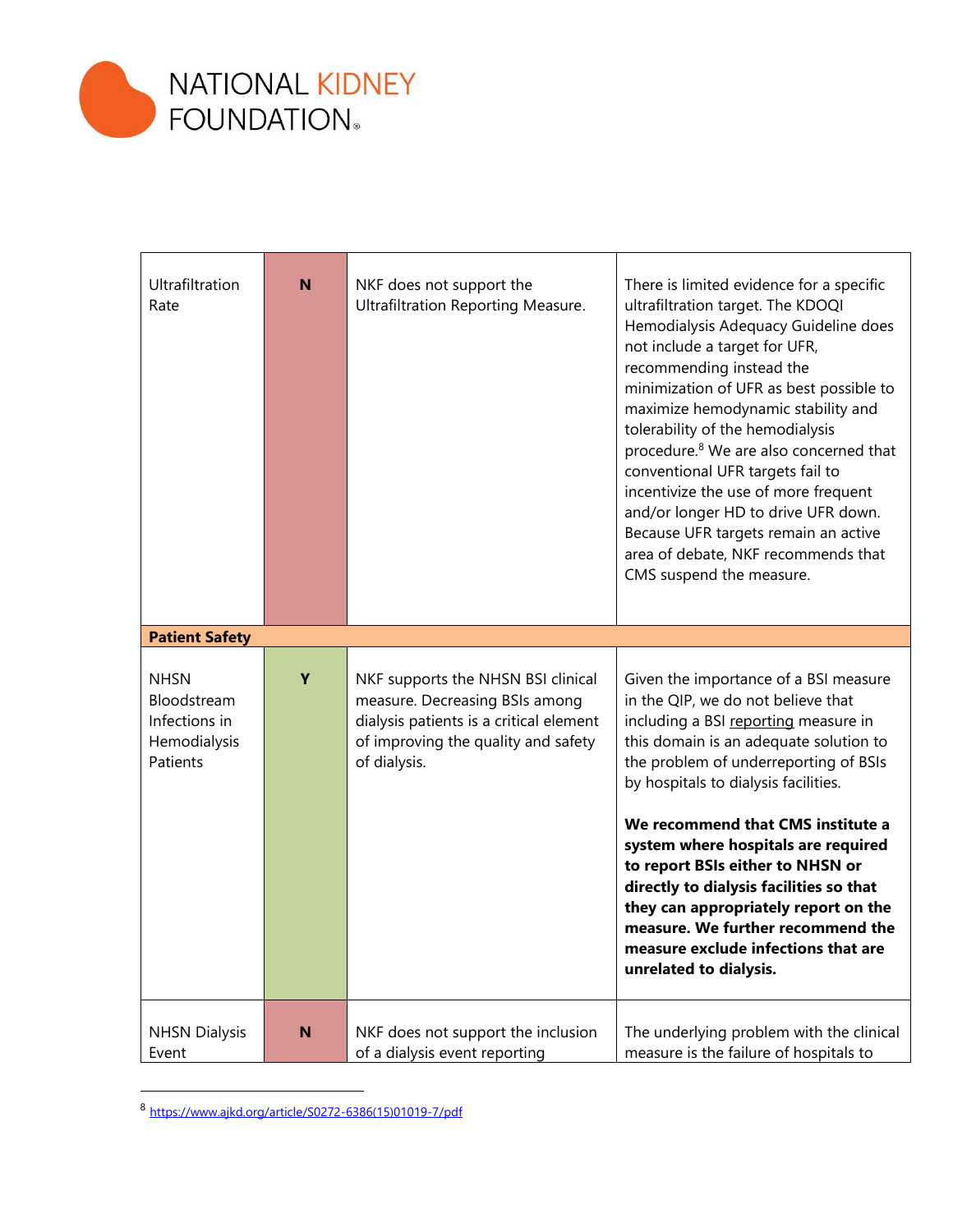

| Reporting<br>Measure                                                                                           |   | measure in the QIP. The reporting<br>measure serves to dilute the value of<br>the clinical measure                                                                                                                                                                                                                                                                                                                                                                                              | report BSIs to dialysis facilities. We do<br>not believe that including the reporting<br>measure in the patient safety domain<br>will address this problem.<br>We recommend that CMS institute a<br>system where hospitals are required<br>to report BSIs either to NHSN or<br>directly to dialysis facilities so that<br>they can appropriately report on the<br>measure. |
|----------------------------------------------------------------------------------------------------------------|---|-------------------------------------------------------------------------------------------------------------------------------------------------------------------------------------------------------------------------------------------------------------------------------------------------------------------------------------------------------------------------------------------------------------------------------------------------------------------------------------------------|----------------------------------------------------------------------------------------------------------------------------------------------------------------------------------------------------------------------------------------------------------------------------------------------------------------------------------------------------------------------------|
| Medication<br>Reconciliation<br>for Patients<br>Receiving Care<br>at Dialysis<br><b>Facilities</b><br>(MedRec) | Y | NKF continues to support the<br>addition of the Medication<br>Reconciliation for Patients Receiving<br>Care at Dialysis Facilities (MedRec)<br>reporting measure to the QIP.<br>Ensuring that dialysis facilities have<br>the most accurate record of a<br>patient's medications, including<br>prescription, over the counter, and<br>herbal supplementals, is critical for<br>assuring patient safety and<br>outcomes. We believe the MedRec<br>measure is adequate to achieve<br>these goals. |                                                                                                                                                                                                                                                                                                                                                                            |

# **Requests for Information (RFIs) on Topics Relevant to ESRD QIP**

# Closing the Health Equity Gap in CMS Quality Programs Request for Information

As CMS seeks information on mechanisms to achieve equity for ESRD beneficiaries, we wish to emphasize that practical steps taken to close gaps in access to high quality, patient-centered dialysis are of the utmost importance to patients, especially those who have had suboptimal experiences with dialysis related to structural factors like neighborhood segregation. We agree that data collection is important to understand the scope of the problem, but patients by and large don't need data to validate their experiences. Black/African American, Hispanic, Native American patients and patients from other structurally disadvantaged groups see that dialysis facilities are nicer and better staffed in predominantly White areas. They know that dialysis facilities located in lower income, majority non-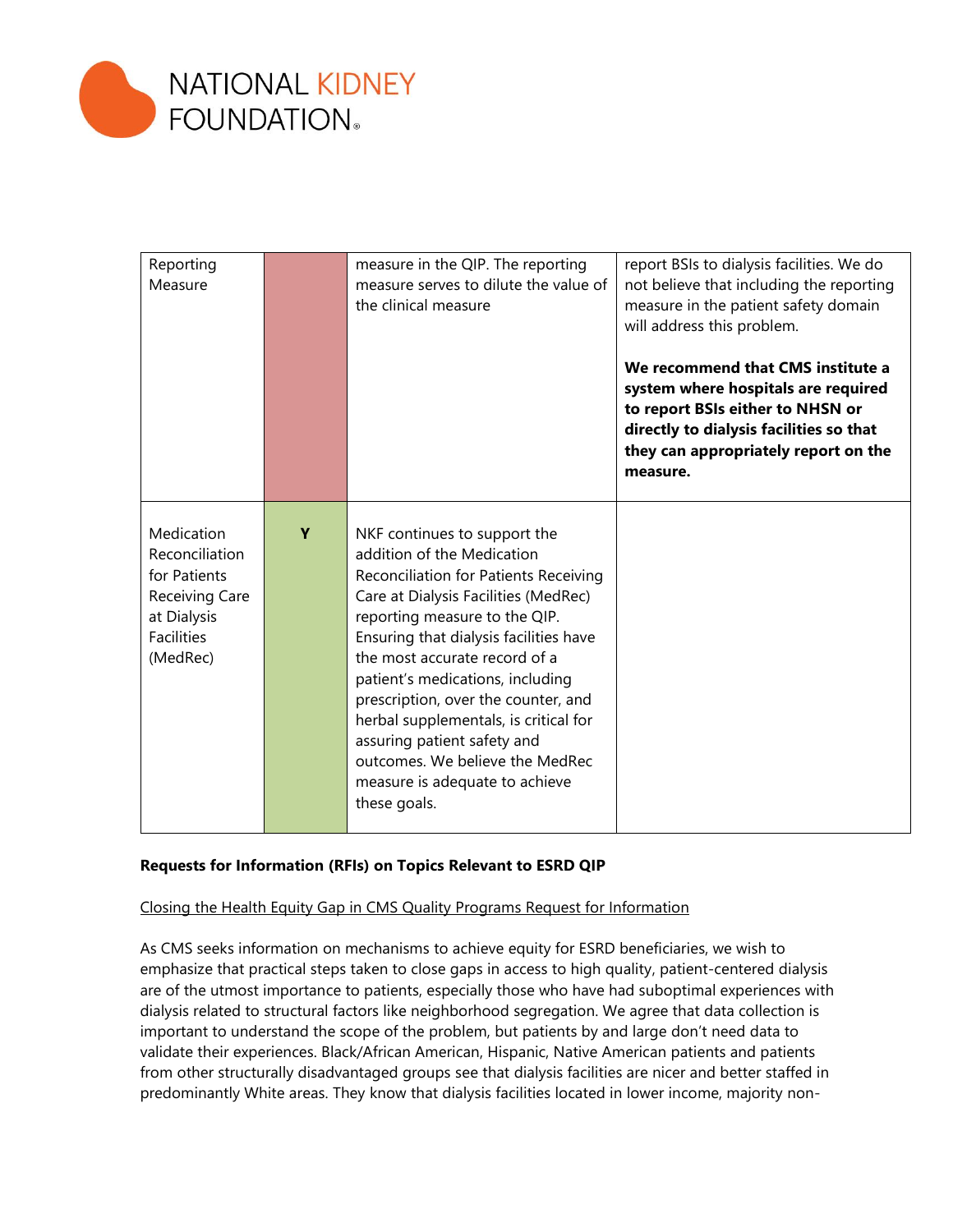

White neighborhoods are less likely to offer the guidance people need to get on a successful path to home dialysis or transplant, engage patients in discussions about their plan of care, and support patients with their mental health. These patients know they are singled out as troublesome or as the only patient in the facility asked to change their dialysis schedule. Potent acts of discrimination, conscious and unconscious on the part of dialysis staff, persist. None of these experiences are captured by a tool like the QIP yet are fundamental to many patients' experiences of care. We agree with the statement that "improving data collection to allow for better measurement and reporting on equity" is an important step in improving health disparities.<sup>9</sup> However, equity will only be achieved when dialysis facilities located in structurally disadvantaged areas serving structurally disadvantaged patients have the incentives, resources, and support needed to close gaps in care, those identified by the QIP and those which patients report but are not described by empirical data. While doing so is an extremely preliminary step towards health equity, NKF supports CMS' proposal to expand the CMS Disparity Methods to the ESRD Quality Incentive Program (QIP), stratifying the QIP by race, ethnicity, and dual eligibility, both within and across facilities. Most of the QIP measures would be important to stratify, but Percent of Prevalent Patients Waitlisted (PPPW) is of the utmost importance. For all CMS' data collection efforts around equity, transparency is fundamental. It is imperative that patients understand why CMS is collecting data on their identities and lives and how CMS intends to use those data to improve their care and the care of others. Patients must also be able to opt-out of reporting.

We appreciate that CMS is limited in the tools available to it with regards to data collection and that the imputation of race and ethnicity and the use of dual status are perhaps the best CMS can do under its current circumstances. As CMS is aware, disparities in kidney disease stem from a wide range of social factors including the unequal allocation of wealth, employment, housing, education, access to health care, access to nutrition and exposure to toxic environments, psychosocial stress (i.e., racism) and mass incarceration. In an ideal world, the goal of stratifying the QIP would be to apply targeted incentives and interventions to close the gaps elucidated by the stratification. Race, ethnicity, and dual eligibility may be data points that are too blunt to decipher the underlying cause of identified disparity. That being said, NKF supports this data collection effort and the imputation method of identifying race and ethnicity as a preliminary step while more precise methods are developed. We note that much of the information CMS wishes to collect are reported on the 2728 form. While the data are imprecise, so is the imputation method, particularly for American Indians, Alaskan Natives, and those who are multiracial. This is a concern since American Indian/Alaskan Native populations still have the highest prevalence of diabetes in the United States and though incidence of ESKD has fallen among AI/AN populations, these individuals are still at very high risk. In addition, patients who are dialyzed in dialysis facilities on Native American reservations report the experience is extremely poor. As an immediate next step, CMS must determine how to collect self-reported race and ethnicity data, as this is the gold standard. We note that some people may not understand the concept of race as it is commonly used in the United States, for example people from Puerto Rico.

<sup>9</sup> CMS-2021-0114-0001 pg. 123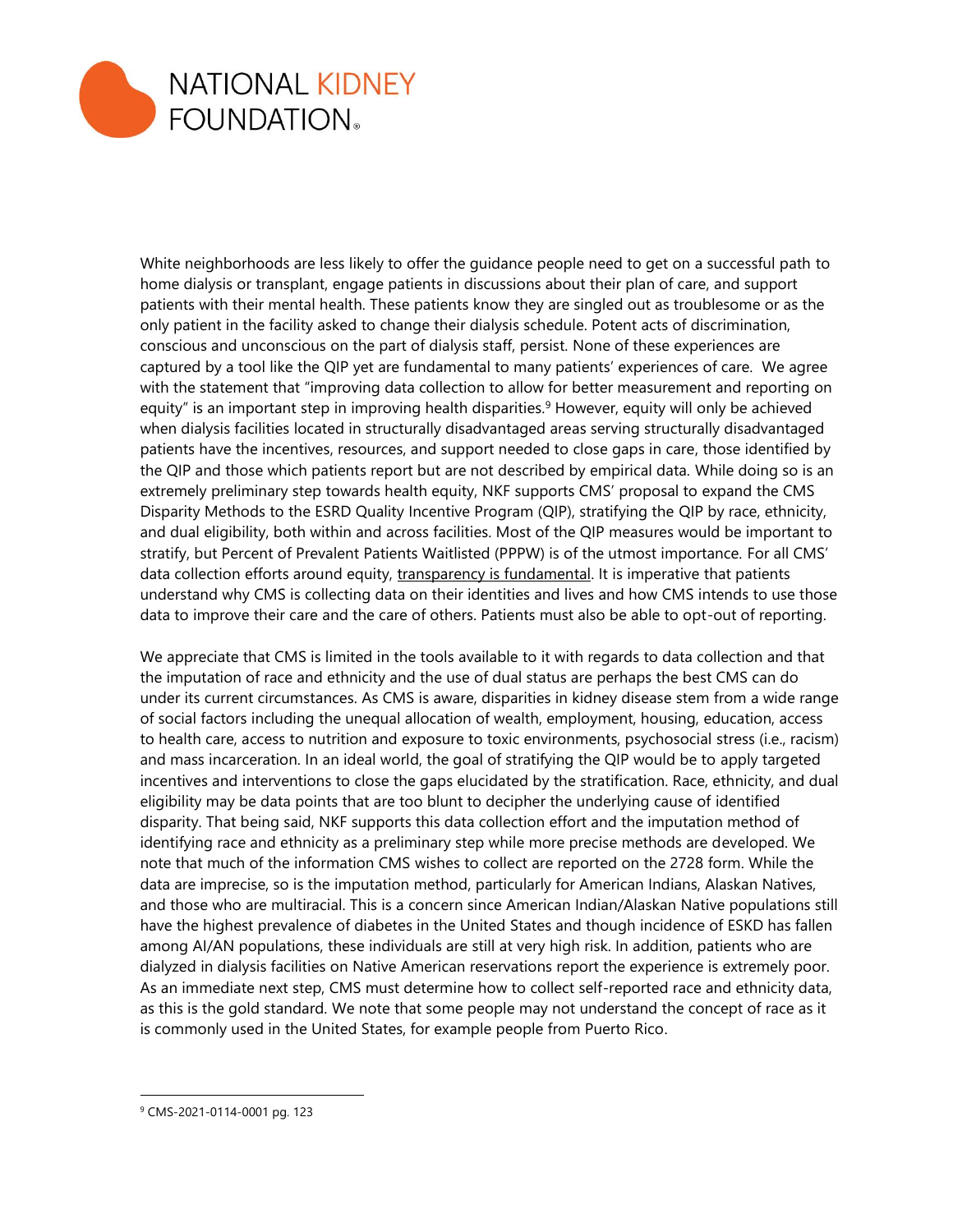

CMS notes that "stratified facility-level reporting using indirectly estimated race and ethnicity and dual eligibility would represent an important advance in our ability to provide equity reports to facilities." We believe that making these reports available to facilities would encourage thinking about health equity, which in and of itself is positive. It is essential that CMS report these data to patients through Dialysis Facility Compare (DFC) or another mechanism. Part of patient-centered decisionmaking is the opportunity to understand whether and how effectively a facility is caring for patients who are like them.

NKF supports future efforts to collect and share a standardized set of social, psychological, and behavioral data by facility. We understand that collecting data on social determinants of health is challenging. In general, most clinicians are not trained to assess social determinants of health. Identifying a person's social risk factors, however, is part of a standard social work assessment. We strenuously recommend that CMS work closely with the Council of Nephrology Social Workers and other nephrology social worker groups to discuss how social workers already embedded in dialysis facilities can contribute to data collection on and intervention in the determinants of health and other social, psychological, and behavioral factors that impact dialysis patient outcomes. In addition, CMS should strongly encourage use of the ICD-10 CMS Z codes by dialysis facilities to report on dialysis patients' social needs.

In theory, NKF supports the creation of an ESRD Facility Equity Score (HESS). For practical purposes, we are unsure of whether the score would be meaningful for patients. Ultimately, what CMS does with the data it collects and the score it generates is what matters most, i.e., what happens if a facility is providing inequitable care. Facilities should be accountable for closing gaps in equity; however, HHS should also provide support for to facilities in doing so. An example that is especially important to NKF is that CMS could make staff assistance available to facilities with disparities in home dialysis access and retention.

# COVID-19 Vaccination Measures Request for Information

Accountabilities for dialysis providers to ensure their staff and patients have been vaccinated against COVID-19 are of the utmost importance. It is possible that dialysis patients will need to receive a third dose of the vaccine, in which case an incentive, either public reporting or a traditional quality measure may be appropriate. Rates of full vaccination, not only for COVID-19 but also flu and pneumonia for staff and patients should be reported to CMS and the public so patients have the opportunity to "vote with their feet" and select the dialysis facility at which they feel safest. These data should be available on Dialysis Facility Compare (DFC) rather than only in Dialysis Facility Reports, which would not be interpretable by the average person. However, we are unsure that measures of full COVID-19 vaccination should be added to the QIP. A single QIP measure is already only worth 14 percent of the 2% maximum payment reduction, meaning that any new QIP measure dilutes the importance of all the others. COVID-19 vaccination is extraordinarily important, but a QIP measure may not serve to change behavior to increase the rates of vaccination, especially because vaccination rates among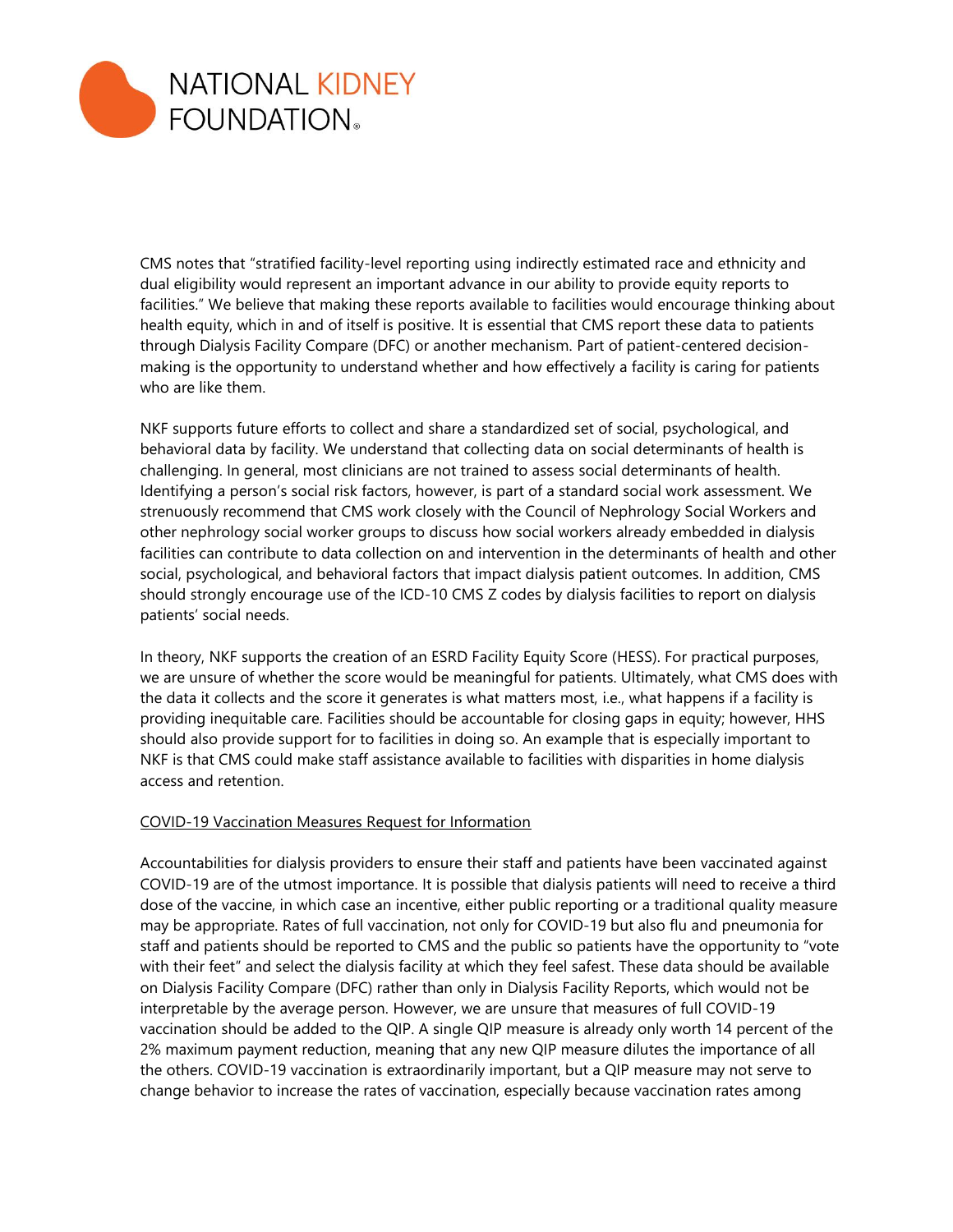

dialysis patients are already high (anecdotally, over 90%, meaning the measure would already be topped out) and the staff who have not already been vaccinated are highly resistant. Dialysis providers are very motivated to vaccinate their staff and patients. Even in a scenario where dialysis patients require a third dose of vaccine, the experience vaccinating the dialysis population thus far suggests there will be little resistance. Public reporting of full vaccination rates is likely to incentivize pro-vaccination behavior as far as it is possible to change it. If CMS wishes to include COVID-19 vaccination measures in the QIP, a measure of COVID-19 vaccination for dialysis healthcare providers should be prioritized over a measure of COVID-19 vaccination for patients.

# **End-Stage Renal Disease Treatment Choices (ETC) Model**

#### PPA Home Dialysis Rate – Proposed Inclusion of Nocturnal In-Center Dialysis in Home Dialysis Rate

NKF is an ardent support of the End-Stage Renal Disease Treatment Choices (ETC) model. We are committed to improving patient access to kidney transplantation and home dialysis. Payment incentives, such as those being tested in are essential to overcoming longstanding barriers to patient choice. We are eager for the model to be successful and also for it to represent a transformative change in patients' ability to be treated with the modality of their choice, whether that is a kidney transplant, a home modality, or dialysis provided in a center.

In the first rulemaking on the ETC model, we expressed our thoughts about CMMI's proposal to count self-care dialysis as  $\frac{1}{2}$  of a home treatment in the numerator of the home dialysis rate. Self-care dialysis is not home dialysis. While individuals take greater charge of their care, the prescription is still fundamentally a 3x in-center prescription. We did support the proposal because self-care dialysis can be a bridge to home and because self-care dialysis is another option for patients. We have a similar position on the proposal to count in-center nocturnal hemodialysis as ½ of a home treatment. Nocturnal in-center HD is not home dialysis, but it can present an important additional option for patients.

As the community approached the first year of the model, our understanding was that many facilities expanded their capacity for self-care dialysis under the assumption that it would be easier to transition two in-center patients to self-care than to transition one in-center patient to home. Selfcare claims were extremely low in 2020, so it would be important to validate this trend using claims data. We have also heard that small and mid-sized facilities are struggling to open home programs. **The priority should be clearing the backlog in certifying home programs**. It is imperative for patient choice that the two largest dialysis providers are not the only options for accessing home dialysis, particularly if CMS' intent is to incentivize a home dialysis center of excellence model rather than a home dialysis availability in each individual facility model. If the incentives in the model have effectively encouraged the mid-sized providers to launch home programs, it is absolutely essential that CMS help these facilities to be successful in offering home dialysis rather than incentivizing another in-center option. In addition, we do not think that counting nocturnal in-center HD in the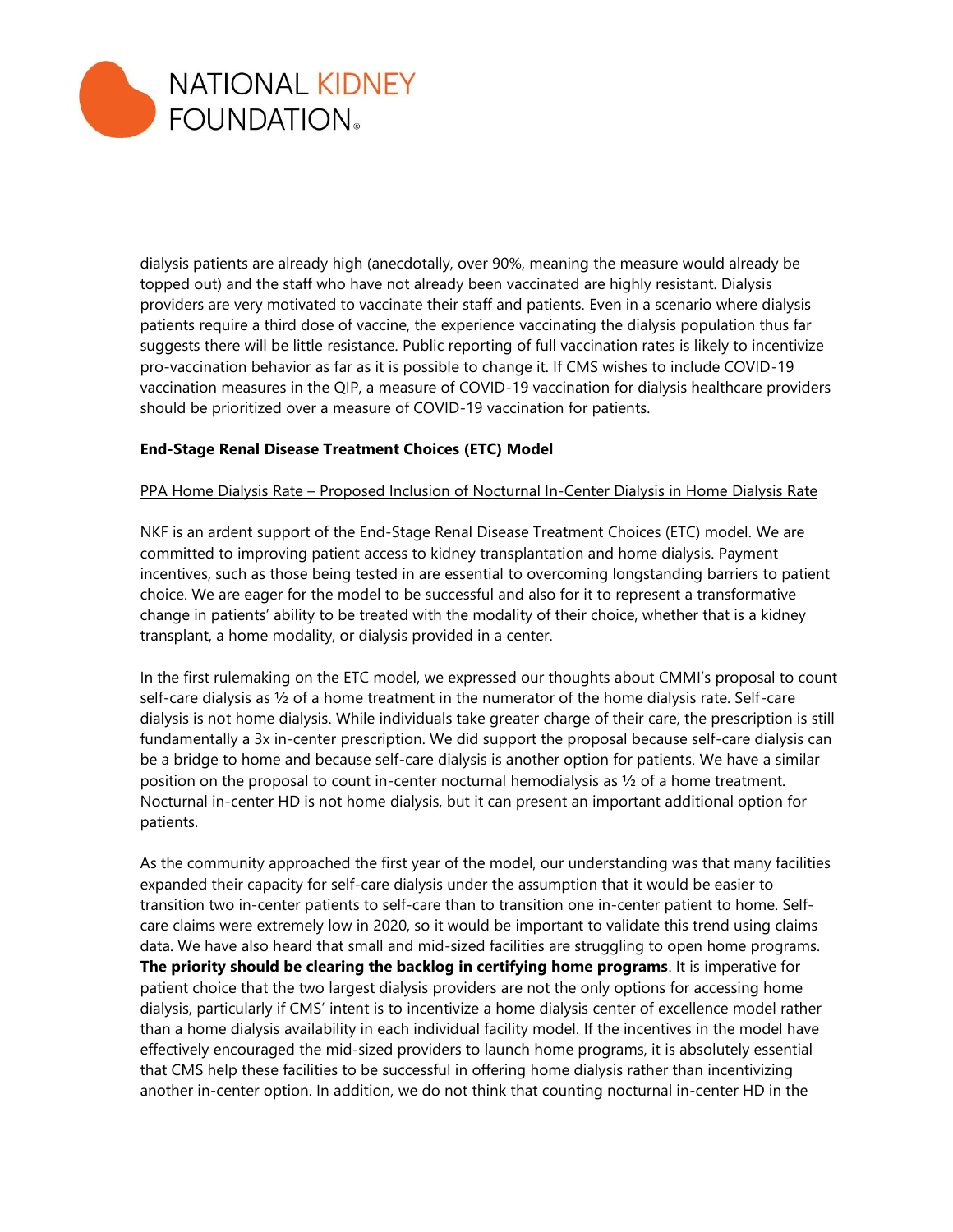

model will necessarily help small and mid-sized facilities to succeed because nocturnal in-center HD is extremely difficult to staff, perhaps even more so during the ongoing COVID 19 pandemic. Thus, while we don't believe the same trends of facilities possibly emphasizing nocturnal in-center HD at the expense of home would emerge, because nocturnal in-center HD is not home dialysis, counting as  $\frac{1}{2}$  of a home claim likely would not achieve the aim of helping small and mid-sized facilities succeed in the model and because we have preexisting concerns about the growth of self-care at the expense of home, we instead recommend the following:

- 1. Work with CMS to ensure that facilities seeking to open home facilities are able to do so expeditiously
- 2. CMMI should closely track the growth in self-care dialysis relative to home dialysis in the context of provider size.
- 3. Depending on trends, CMMI might consider phasing out the  $\frac{1}{2}$  credit for self-care dialysis over the course of the model for mid-sized and large facilities.
- 4. Given the structure of the dialysis market, it is reasonable to create specific provisions in the model for small (<50 facilities) dialysis providers. ½ credit for self-care and nocturnal incenter HD should be available to small facilities throughout the model. NKF does support in-center nocturnal hemodialysis and would like to see the modality grow beyond .03% of claims in 2020. Nocturnal in-center HD is an important option for patients. We would be more inclined to support ½ credit for nocturnal **self-care** hemodialysis in the ETC model but understand this is limited by current regulations that require an RN to be on site when patients are dialyzing. NKF is a member of the Innovate Kidney Care campaign that is encouraging CMS to modernize the Conditions for Coverage. Revising the Conditions for Coverage may represent an opportunity to open the door to more nocturnal hemodialysis, both self-care and supported by staff.

Performance Payment Adjustment Transplant Rate

The gap between dialysis facilities, nephrologists, and transplant centers through which patients fall is one of the most pernicious problems in renal policy. Incentivizing transplant education, referrals, waitlisting, remaining active on the waitlist, education about living donation, time to evaluation for candidate and donor and many other aspects of accessing transplant and patient experience are important but none will as effectively incentivize transplantation as simply making dialysis facilities and nephrologists accountable for it. This being said, access to the waitlist, i.e., bringing individuals into the system, is and of itself an issue of equity. We appreciate the difficulties of implementing accountabilities for transplantation when the organ supply remains limited. For the time being, we continue to support the transplant rate measure that is the sum of waitlisted patients and living donor transplants. We strongly encourage CMMI to implement a transplant rate measure that holds facilities and Managing Clinicians accountable for the outcome of transplantation as soon as possible.

#### PPA Achievement Benchmarking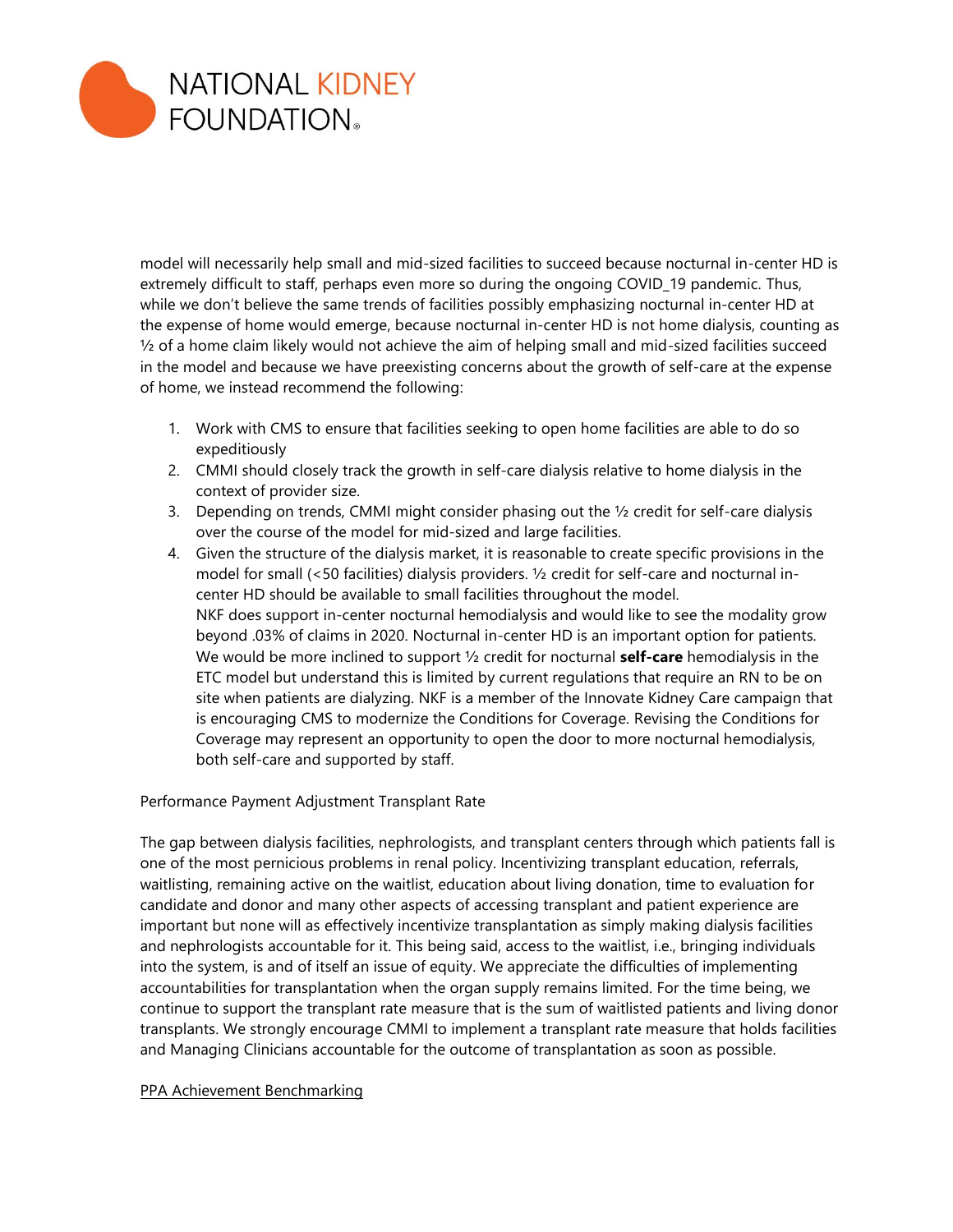

NKF supports raising the achievement benchmarks above Comparison Geographic Areas by 10 percent every two measurement years (MYs) beginning in MY3.

We struggled greatly with the proposal to create two separate achievement benchmarks, one for participants whose aggregation group has more than 50 percent of attributed beneficiary years from beneficiaries who are dual eligible for both Medicare and Medicaid or who receive the Low-Income Subsidy (LIS). **Ultimately, we cannot support this proposal.** We understand the arguments that it is appropriate to risk adjust the model for nephrologists and facilities who serve a greater proportion of individuals who are structurally disadvantaged. We believe that CMS should support independent clinician and providers who serve dialysis patients in order to protect against further consolidation of the dialysis market, however it seems hyperbolic to suggest that facilities in segregated areas will close because of the payment penalties in the ETC model. The risk adjustment that is being proposed is a very blunt and somewhat arbitrary instrument that doesn't account for the SDoH that might be in a provider's ability to change versus those that are not. For example, health literacy barriers that might preclude effective education about home dialysis and transplant can certainly be overcome. Stratified benchmarks, though having a practical purpose, reflect an acceptance of an unjust reality, both within and outside the facility. Notably, not every barrier to home dialysis and transplant is structural. Patients report discriminatory treatment by providers, for example being excluded from education because they don't look like an optimal candidate. Stratifying the achievement benchmarks fully accepts that clinicians and providers are doing everything in their power to reach their low-income and structurally disadvantaged patients. This is unequivocally not the case. Finally, stratifying the achievement benchmarks pulls focus from what CMMI and CMS can do to better serve structurally disadvantaged patients. We believe that reimbursing for staff assistance for home dialysis patients is one way to overcome barriers that may be disproportionally affecting these especially socially vulnerable patients. Targeted safe harbors to provide nutritional services, counseling services, and transportation may also be appropriate to address the root causes of health disparities. However, it is difficult to conceive of a robust policy discussion about how CMS/CMMI can best serve the structurally disadvantaged when the model is risk adjusting these differences away. In conclusion, we do not support the proposal to create achievement benchmarks for model participants serving a greater proportion of dual eligibles and beneficiaries receiving the LIS. We simply believe this proposal is unfair to patients, especially those who have been left behind in so many other ways. As we note in the section on the QIP, CMMI and CMS should engage the community in discussion of what facilities and clinicians can reasonably held accountable for with regards to health equity and bring in other Agencies and government stakeholders to develop a set of incentives to close the gaps that leave patients behind.

#### PPA Improvement Benchmarking – Health Equity Incentive

As we understand it, the health equity incentive is intended to close within aggregation group gaps group in access to home dialysis and the transplant waitlist among dual-eligibles and those receiving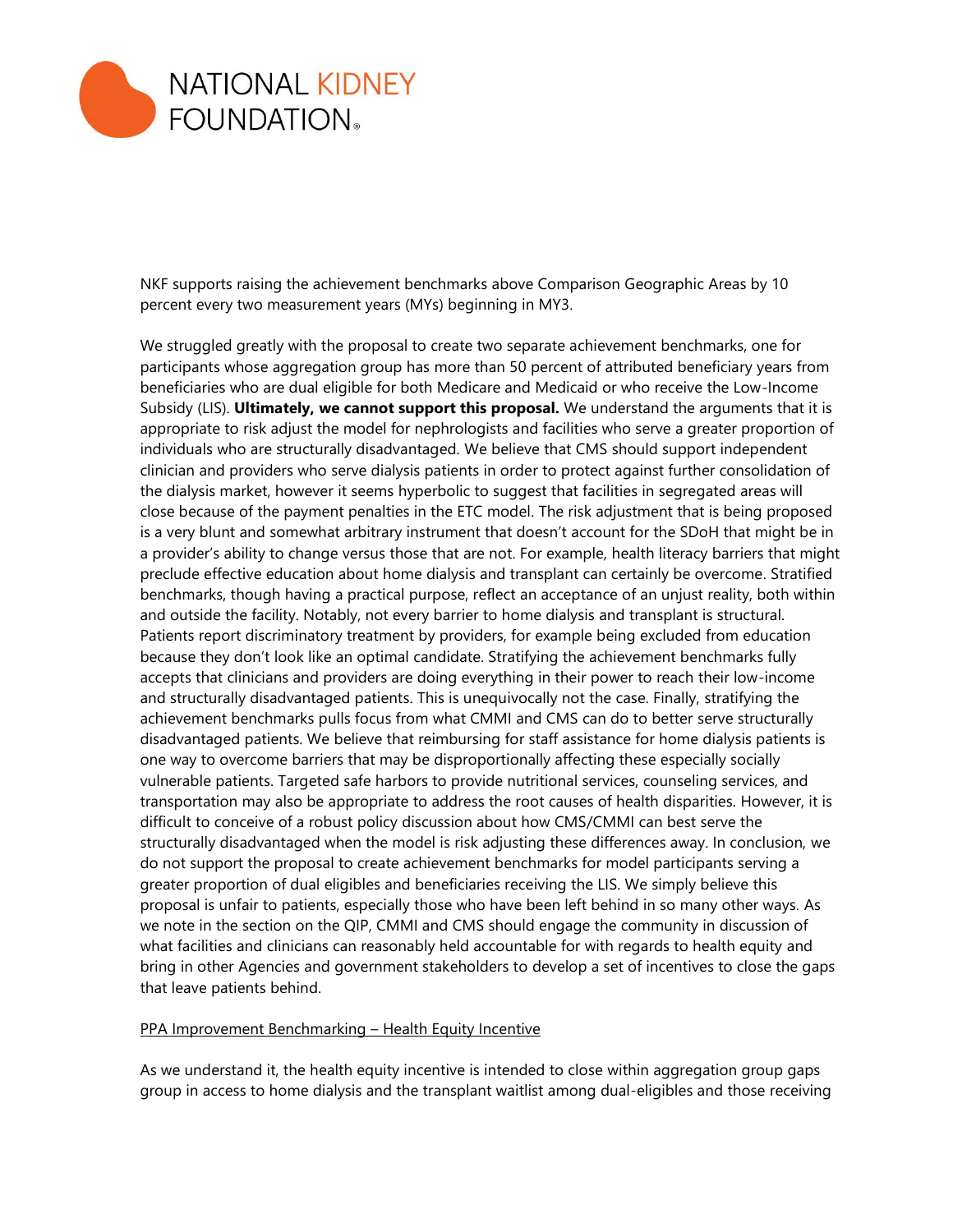

the LIS. NKF supports the proposed health equity incentive. Like the ETC model itself, a combination of "carrots" and "sticks" will likely be needed to change behaviors standing in the way of health equity.

#### Proposed Kidney Disease Patient Education Services Telehealth Waiver and Additional Flexibilities

NKF appreciates CMMI's efforts to increase usage of the Kidney Disease Education (KDE) benefit in the context of the ETC model. The steps that CMMI has already taken, waiving the requirement that KDE can only be provided for Stage IV CKD, allowing for other types of professionals such as dieticians and social workers to provide the benefit, and waiving the requirements that KDE cover management of comorbidities and that an assessment of knowledge be provided, are important and will be impactful. We strongly support continued waivers of telehealth restrictions such that qualified staff can provide KDE via telehealth regardless of the beneficiary's location or the site of service and the proposed waiver on the 20 percent coinsurance. We recommend waiving the 20 percent coinsurance for beneficiaries receiving 1:1 KDE and KDE in groups.

Increasing the billing of KDE will not address the poor quality of and lack of consistency in the education provided through the benefit. NKF supports an accreditation model for kidney disease education whereby educational curriculums, developed by any entity, must be approved by an independent third-party that ensures minimum standards.

NKF does not support billing of KDE by dialysis facilities. We do understand the practical benefits of such a model but, to the point above, are concerned that such an allowance would increase billing of KDE without increasing the quality of the education and further entrench the existing dialysis market structure. Overall, NKF favors an entirely new approach to kidney disease education that is more similar to diabetes education, leveraging group education and trained kidney disease educators. Requests for Information (RFIs) on Topics Relevant to the ETC Model – Beneficiary Experience Measure

NKF strongly supports the inclusion of a home dialysis satisfaction measure in the ETC model. We thank CMS for acknowledging that ICH CAHPS is not appropriate for use with home dialysis patients. The CMMI effort for purposes of the ETC model should complement and not replicate potential efforts to leverage the Home Dialysis Care Experience (Home-DCE) instrument developed by the University of Washington into a home dialysis quality measure for use in the QIP. As we describe in the section on the Quality Improvement Program (QIP) above, the purpose of home dialysis is to allow people whose kidneys have failed the opportunity to live life on their own terms. A beneficiary experience measure is important and can capture important elements of care, but it doesn't capture other extremely and arguably more important domains of home dialysis quality such as retention, safety, and quality of life (QoL).

# **Informing Payment Reform under the ESRD PPS**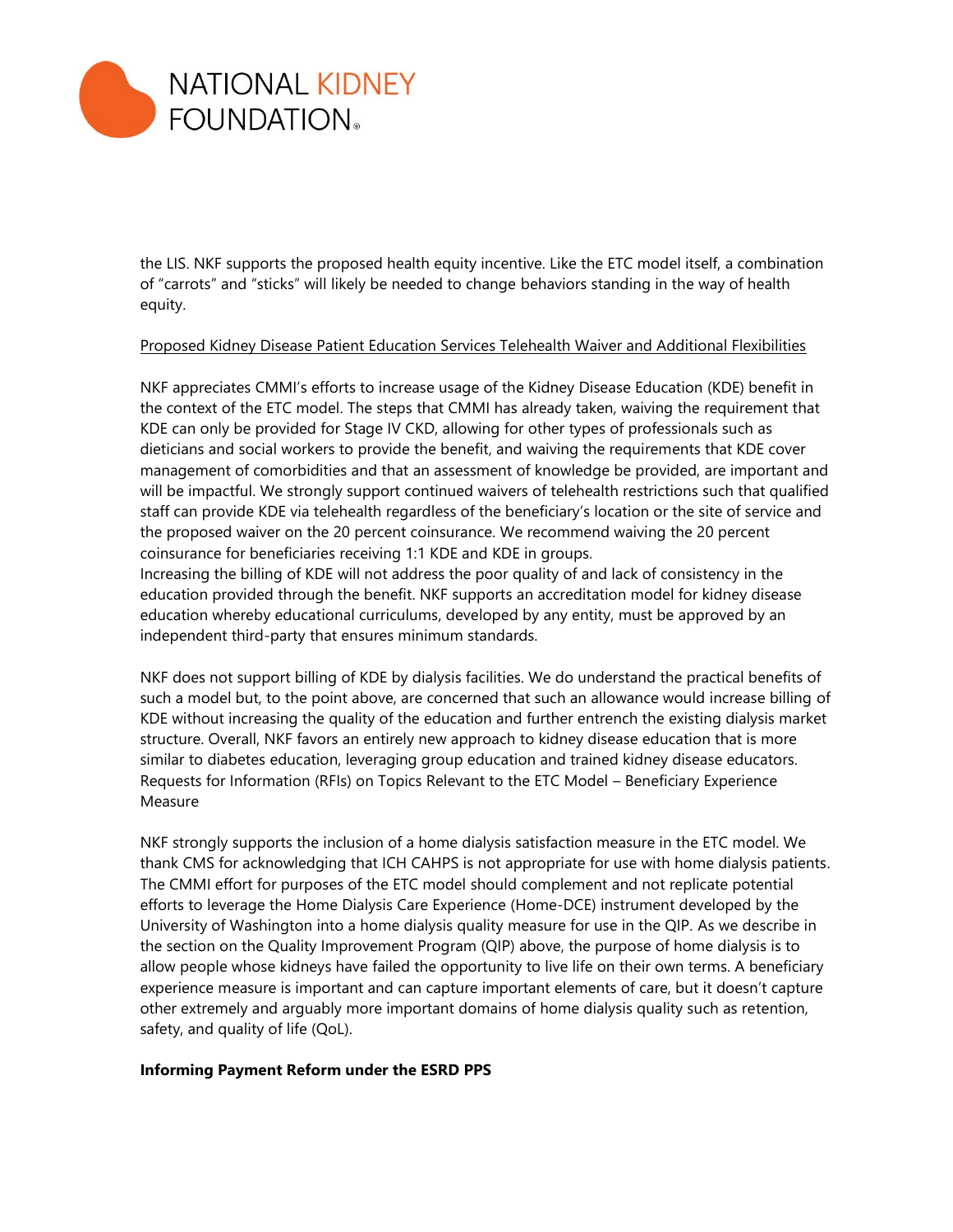

NKF greatly appreciates CMS' effort to explore possible improvements to the ESRD payment model. Our comments follow below.

# **Calculation of the Low-Volume Payment Adjustment (LVPA)**

We share the concerns of MedPAC and others in our community that the low-volume payment adjustment (LVPA) is failing to target low-volume clinics in geographically isolated areas. We fear that these clinics, that serve predominantly Medicare and Medicaid beneficiaries, will be the first to be targeted for closure, a concern that even the rural payment adjuster cannot overcome. We reiterate a request that we have made in previous years to remove the rural payment adjuster, which is not required by statute, and instead combine the funds from the rural and LVPA adjusters to fund a tiered LVPA that applies the most dollars to facilities that are serving a critical patient need, but also likely operating at a loss. Though we remain concerned that a combined adjuster that is targeted to number of treatments is gameable and would have to be closely monitored by CMS, we are encouraged by data from MedPAC that suggest a combined adjuster that targets facilities more than 5 miles from the nearest facility regardless of ownership would redistribute LVPA payments to isolated facilities and mitigate the "cliff effect."<sup>10</sup>

# **Calculation of the Case-Mix Adjustments**

NKF has longstanding concerns that the case-mix adjusters are not serving their intended policy purposes. In addition to adding very little value for patients, is extremely time consuming for facility staff to obtain the information needed to report on the adjusters meaning that they are rarely documented. While we believe it would be too preliminary to eliminate the case-mix adjusters wholesale, we do believe that CMS should initiate a discussion of the adjusters that are true drivers of high costs included in which is a conversation about how the use adjusters can be operationalized for practical purposes. We do continue to believe that the outlier pool is an important tool for supporting the treatment of high-cost patients and that questioning the extent to which the outlier pool and case-mix adjusters are redundant is reasonable.

# **Calculation of the Outlier Payment Adjustment**

NKF continues to support the outlier payment adjuster as an appropriate protection for patients who utilize significantly more services than the average patient. We share the concern of the larger nephrology community that the outlier threshold is too high, resulting in the underpayment of the outlier pool and the withhold of dollars that could otherwise go towards improving patient care.

\*\*\*

NKF thanks CMS for its work on the ESRD Prospective Payment System and for the care CMS takes in making sure the needs of ESRD patients are met. We always welcome the opportunity to collaborate and would be glad to discuss any of the issues raised in this letter further. Please contact Miriam Godwin, Health Policy Director, at miriam.godwin@kidney.org.

<sup>10</sup> <http://www.medpac.gov/docs/default-source/default-document-library/dialysis-april-2019-public.pdf?sfvrsn=0>